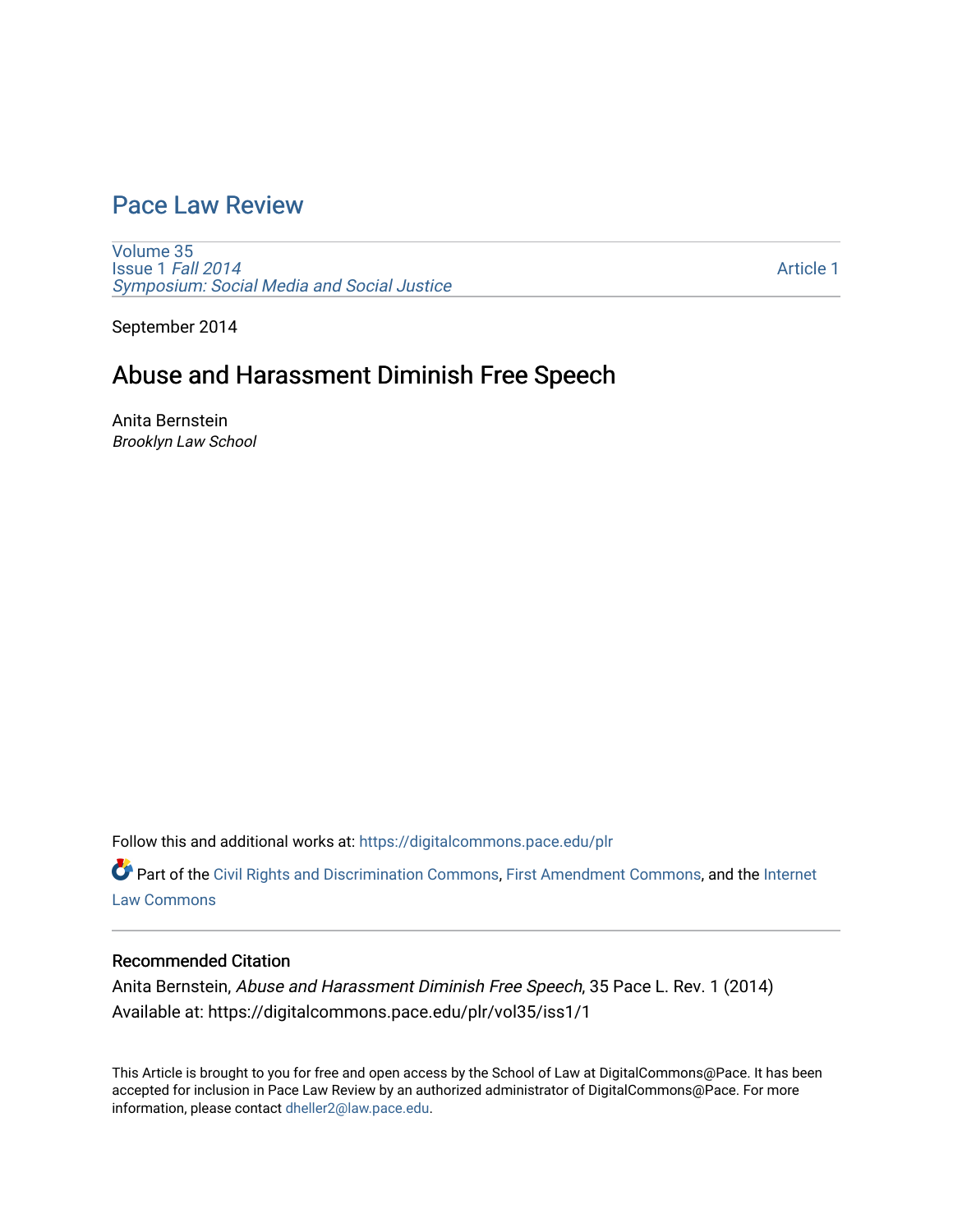# **Abuse and Harassment Diminish Free Speech**

# **Anita Bernstein**

#### I. Introduction

Resolved: *Abuse and harassment diminish free speech*.

With attention to cyberspace, agree or disagree?

Should you disagree, or reject the stark binary ("Sometimes, not always," "They do, but the cure may be worse than the disease," "It's complicated"), read on. I'll try to persuade you that the proposition is true. If you agree you too might want to read on, if only to find out whether we have reached our shared destination by the same route.

The First Amendment scholar Owen Fiss laid out a useful starting point for the project I broach here in an elegant little pre-Internet book.<sup>1</sup> The irony explored in *The Irony of Free Speech* is that "censorship, to some degree, enhances freedom."<sup>2</sup> Fiss argued for state action in support of free expression. Although he refrained from endorsing particular outcomes for disputes that have divided the Supreme Court over decades, he expressed approval of government funding to support controversial works of art, the criminalization of cross burning, hate speech restrictions, the much-maligned Fairness Doctrine,

1

1

<sup>\*</sup>Anita and Stuart Subotnick Professor of Law, Brooklyn Law School. Thanks to Leslie Garfield Yalof and Ann Bartow for helpful comments**—**and their inspired leadership that made this Symposium possible**—**and to Jennifer Fried, Brooklyn Law School Class of 2015, for furnishing a variety of supports.

<sup>1</sup>*. See generally* OWEN M. FISS, THE IRONY OF FREE SPEECH (1996). The book runs not even a hundred pages including footnotes and index. See Anita Bernstein, *Real Remedies for Virtual Injuries*, 90 N.C. L. REV. 1457, 1458 n.1 (2012), for a discussion on the use of pre-Internet, a term I use a bit loosely and for which it has been determined that 1994 is an approximate date of origin.

<sup>2.</sup> AMAZON, Book Review, http://www.amazon.com/Irony-Free-Speech-Owen-Fiss/dp/0674466616 (last visited Sept. 16, 2014).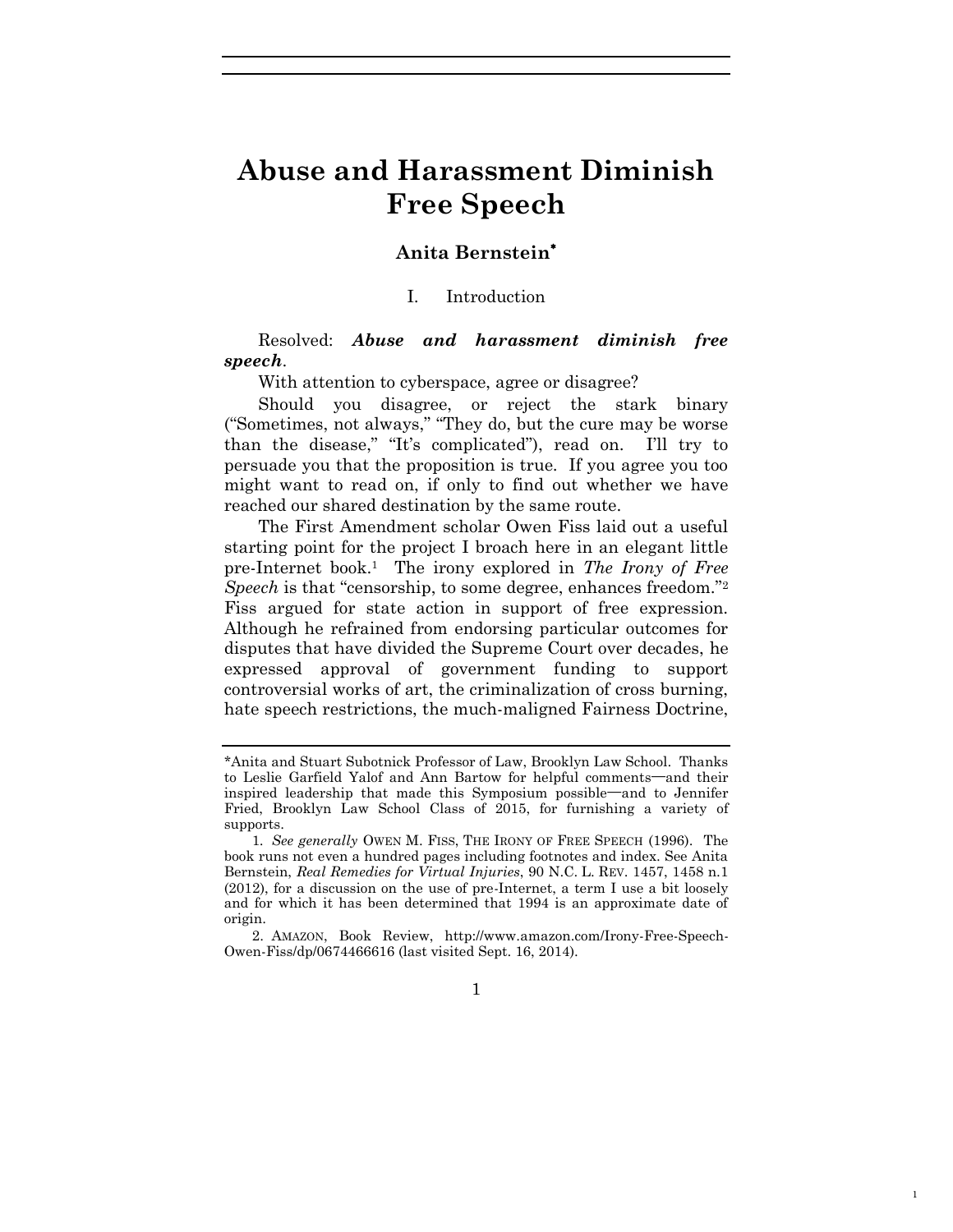and the perhaps even more-maligned civil rights remedy crafted by Catharine MacKinnon for harms ascribed to pornography.<sup>3</sup>

Uniting these interventions, according to Fiss, is that although they constrain and silence, they make speech stronger and more audible. Restrictions that allow "the underfunded, underrepresented, or disadvantaged voice" to speak and be heard "can be defended in terms of the First Amendment, not despite it."<sup>4</sup> Fiss focused on "the robustness of public debate" to conclude on his last page: "The autonomy protected by the First Amendment and rightly enjoyed by individuals and the press is not an end in itself, as it might be in some moral code, but is rather a means to further the democratic values underlying the Bill of Rights."<sup>5</sup>

This article embraces the same values but more conservatively. Whereas Fiss defended state-sponsored coercion, I leave the government mostly outside the descriptions and arguments presented here.<sup>6</sup> Scholars have sought to apply the law**—**of crimes, torts, intellectual property, and statutory allotments and immunities**—**as remedies for online abuse and harassment.<sup>7</sup> A few states have modified their penal codes in this direction.<sup>8</sup> I applaud many of these innovations but do not rely on them. They can be rejected for purposes of the thesis that I sketch in these pages.

Like writings that come before it, this article challenges the chestnut that freedom comes at the expense of another

<sup>3.</sup> FISS, *supra* note 1, *passim*.

<sup>4.</sup> This quote arises from the publisher's description in FISS, *supra* note 1.

<sup>5.</sup> FISS, *supra* note 1, at 83. Agreeing with Fiss, in this article I use without sarcasm "the marketplace of ideas." Abrams v. United States, 250 U.S. 616, 630 (1919) (Holmes, J., dissenting). The discursive realm is not exactly a market, but it has enough in common with a marketplace for the metaphor to work.

<sup>6</sup>*. Cf.* Jacqueline D. Lipton, *Combating Cyber-Victimization*, 26 BERKELEY TECH. L.J. 1103, 1107 (2011) (favoring extralegal interventions against this problem because legal ones raise First Amendment concerns).

<sup>7</sup>*. See* Derek E. Bambauer, *Exposed*, 98 MINN. L. REV. 2025, 2027-29 (2013) (summarizing a range of proposals offered in scholarly writing).

<sup>8.</sup> Amanda Levendowski, Note, *Using Copyright to Combat Revenge Porn*, 3 N.Y.U. J. INTELL. PROP. & ENT. L. 422, 438 (2014) (noting codified crimes in nine states).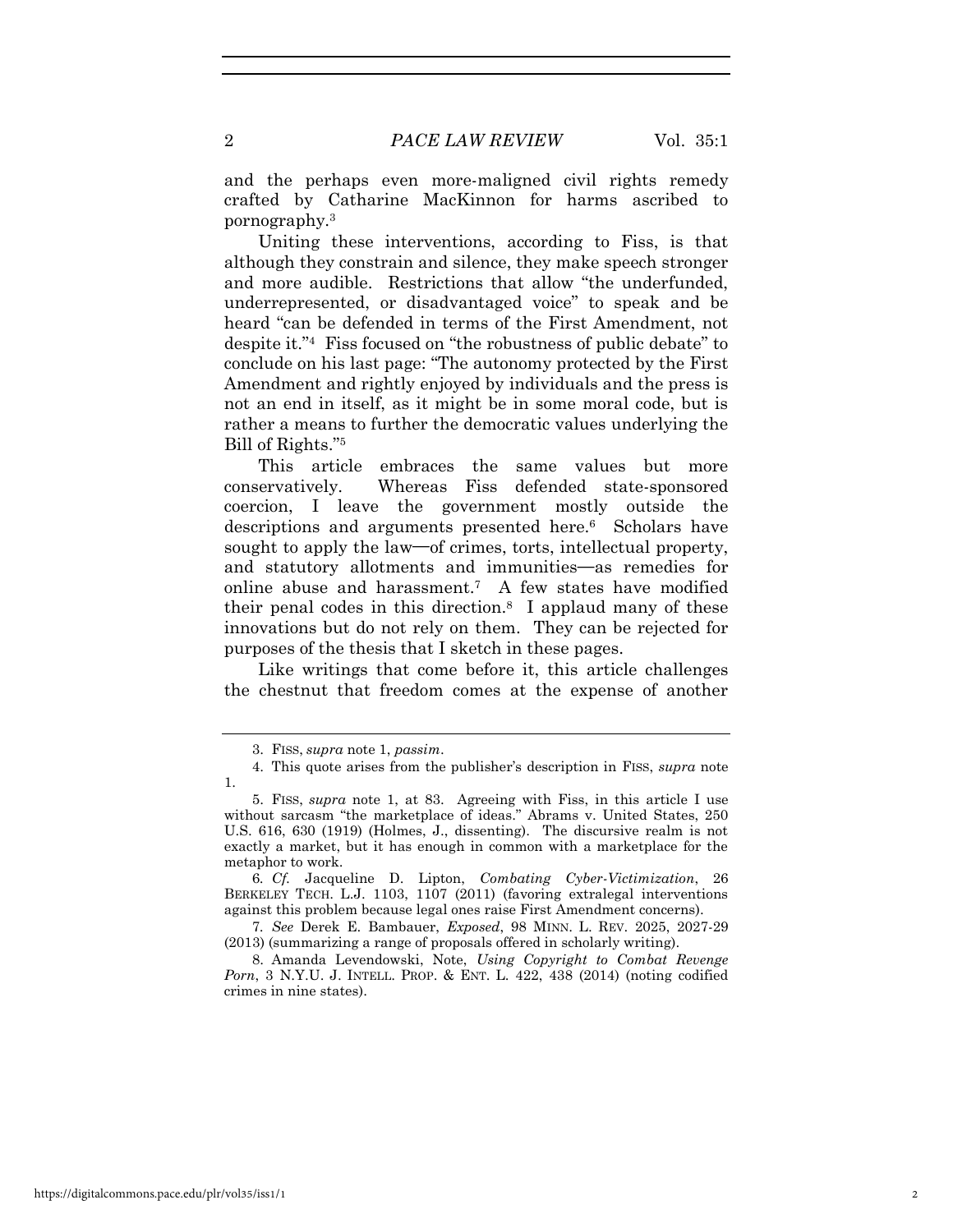progressive good. Equality, to some writers;<sup>9</sup> antisubordination, to others;<sup>10</sup> "civil rights" also serves.<sup>11</sup> In contending that free speech advances and supports these progressive goals, I step into big footprints—not just those of Owen Fiss but before him, *inter alia*, Harry Kalven, who argued when the sixties revolution was young that white speakers ought to thank "the Negro" and his civil rights struggle for enlargement of their First Amendment rights delivered to them by the Supreme Court.<sup>12</sup> But my connection to free speech is more literal than what these great precedentwritings teach. Abuse and harassment pull valuable words out of the marketplace of ideas, I argue. They lessen the discourse.<sup>13</sup>

Also following in the path of other writings, this article notes a few higher stakes present in online speech as contrasted with its lower-tech antecedents. Electronic discourse adds anonymity, amplification, and permanence; within this medium, these conditions reinforce each other.<sup>14</sup> Think of a rock thick and opaque enough to hide behind, durable enough to intimidate, heavy enough to inflict a real blow.

11*. See generally* Rachel Kurth, Note, *Striking a Balance Between Protecting Civil Rights and Free Speech on the Internet: The Fair Housing Act vs. the Communications Decency Act*, 25 CARDOZO ARTS & ENT. L.J. 805 (2007).

14. Mary Anne Franks, *Unwilling Avatars: Idealism and Discrimination in Cyberspace*, 20 COLUM. J. GENDER & L. 224, 255-56 (2011) [hereinafter Franks, *Unwilling Avatars*].

<sup>9.</sup> Hillel Steiner, *Liberty and Equality*, 29 POL. STUD. 555, 555 (1981) (noting the "perennial" nature of the question). *See generally* JAN NARVESON & JAMES P. STERBA, ARE LIBERTY AND EQUALITY COMPATIBLE? (2006) (featuring a debate between the two authors on the point).

<sup>10.</sup> Christopher A. Bracey, *Adjudication, Antisubordination, and the Jazz Connection*, 54 ALA. L. REV. 853 860 (2003) (reviewing sources that juxtapose antisubordination against freedom); Rebecca E. Zietlow, *Free at Last! Anti-Subordination and the Thirteenth Amendment*, 90 B.U. L. REV. 256 (2010) (linking the two with the Thirteenth Amendment).

<sup>12</sup>*. See generally* HARRY KALVEN, THE NEGRO AND THE FIRST AMENDMENT (1965).

<sup>13</sup>*. See* Laura Bates, *Shutting Us Down: How Online Misogyny Prevents Women from Fully Participating in Democracy*, WOMEN'S MEDIA CENTER (Oct. 24, 2013), http://www.womenundersiegeproject.org/blog/entry/how-misogynyis-preventing-women-from-fully-participating-in-the-democratic ("Somehow the freedom of *their* [i.e. women's] speech is something we rarely hear spoken about.") (emphasis in original).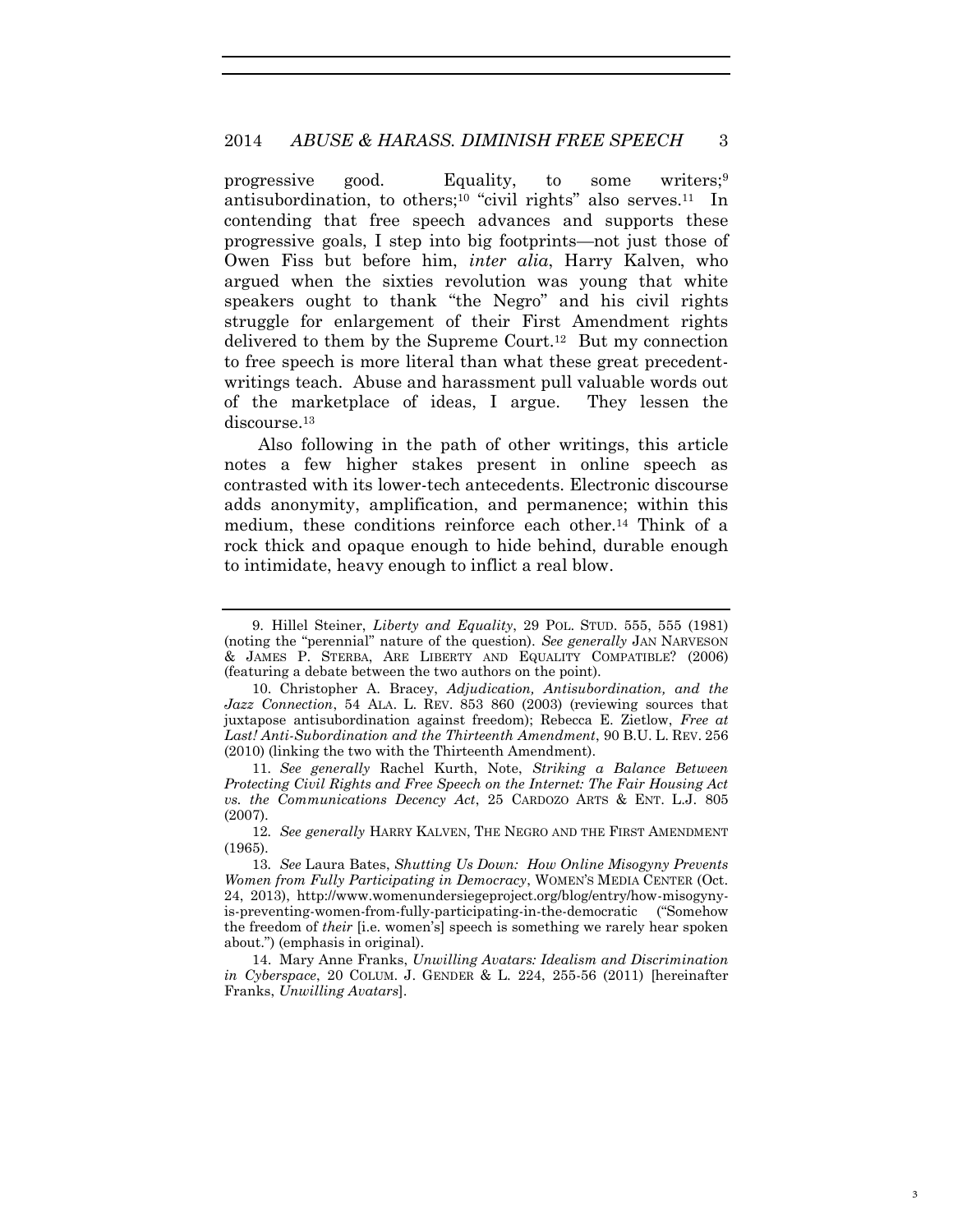Don't stop there. Think also of a rock's majesty and beauty. Opacity, durability, and weight are strengths as well as dangers. In this article, I advocate measures against abuse and harassment because (not "even though") I cherish free speech.<sup>15</sup>

#### II. Dramatis Personae

Where speech occurs, who speaks, and who injects abuse and harassment into the conversation are questions that identify the dramatis personae on the stage before us. Below, a playbill.

## A. *Fora*

Social media enlarge the Internet. Thirty years ago, early adopters built communities in newsgroups connected by servers. Social media today make this contact easy and cheap. Amateurs, teenagers, and the tech-unsavvy generally can participate.

For purposes of this article, fora include but are not limited to social media that I have heard of: Twitter, Facebook, LinkedIn, Instagram, MySpace, Pinterest, Tumblr, Flickr, StumbleUpon, varied offerings from Google. My ragged dozen or so circa 2014 is different from the group I would have assembled a few years ago. They will soon seem absurdly quaint, if they do not already,<sup>16</sup> but for illustration they stand

<sup>15.</sup> At the live version of this Symposium, Leslie Garfield Yulof added a breath of fresh air when she said that she "love[s] social media." Well said. Occupational pessimism—"What sanctions should we impose?" "Look at this danger!" "Society and the state must anticipate and deter anti-social conduct"—a trait that I have explored in another context, *see* Anita Bernstein, *Pitfalls Ahead: A Manifesto for the Training of Lawyers*, 94 CORNELL L. REV. 479 (2009), ought to acknowledge the excitement, education, entertainments, insights, communities, and joy that human beings find online.

<sup>16.</sup> In late 2013, a little café popped up near the train station in my notfashionable Brooklyn neighborhood. I would like it to stay open, and so I try to stop by whether I want its coffee or not. At a recent visit of mine, a man came in, introduced himself to the barista as a local deejay, and asked how he could participate in the café's community. "Do you follow us on Instagram?" said the barista, "or even [faint eyeroll] Twitter or Facebook…." I looked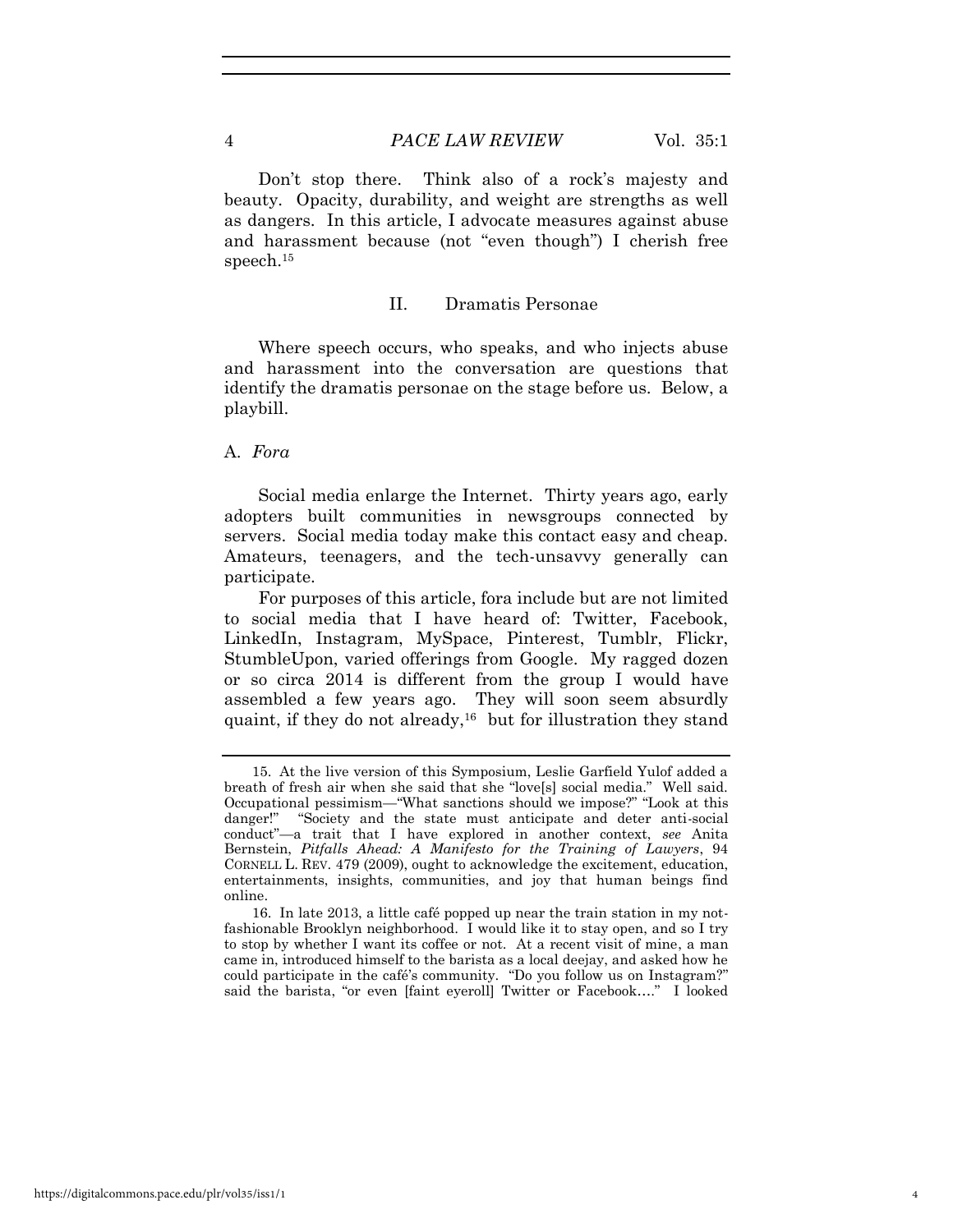well enough on our stage.

Proprietary social media sites like these connect individuals to the wider Internet. The speech that interests me most in this article gets published in spaces anyone can reach without difficulty: online journalism, websites, blogs, blog comment pages. Accordingly "fora" here encompass all venues whose content can be linked, copy-pasted, or quoted without resort to paper.

#### B. *Speakers Targeted by Abusers*

Enter human beings. I start with speakers and move to abusers; even though individuals can sometimes hop on both sides of the binary, this division sets up the stakes. Both "speakers" and "abusers" speak. This article focuses on speakers mainly as the targets of abuse.<sup>17</sup>

Speakers can gain attention via the Internet for an almost infinite array of reasons. The reason under consideration in this article is their having expressed an opinion or perspective, using words.<sup>18</sup> Expression of this kind falls in the center of what the right to free speech values. In the paradigm that I work with, an essay or comment published online that contains argument or narrative draws verbal responses, also conveyed online, that fall within abuse as adumbrated below.

As I will elaborate, and has been frequently noted, women receive more and worse abuse in response to their online speech than do men.<sup>19</sup> This gender gap has altered the

around. Everyone seemed terribly young.

<sup>17.</sup> Referring to them as "targets" or even "victims" makes their status on the receiving end clearer, but at the cost of diminishing them as holders of free-speech rights.

<sup>18.</sup> And so I omit, among other topics related to my concerns, "revenge porn," a subject well covered in this symposium by John Humbach and others, and the problem of celebrities' or other performers' images published without their consent. *See generally* John A. Humbach, *The Constitution and Revenge Porn*, 35 PACE L. REV. 194 (2015); Caitlin Dewey, *A Comprehensive, Jargon-Free Guide to the Celebrity Nude-Photo Scandal and the Shadowy Web Sites Behind It*, WASH. POST, Sept. 2, 2014, http://www.washingtonpost.com/news/the-intersect/wp/2014/09/02/acomprehensive-jargon-free-guide-to-the-celebrity-nude-photo-scandal-andthe-shadowy-web-sites-behind-it.

<sup>19.</sup> Still striking is a 2006 University of Maryland study that found that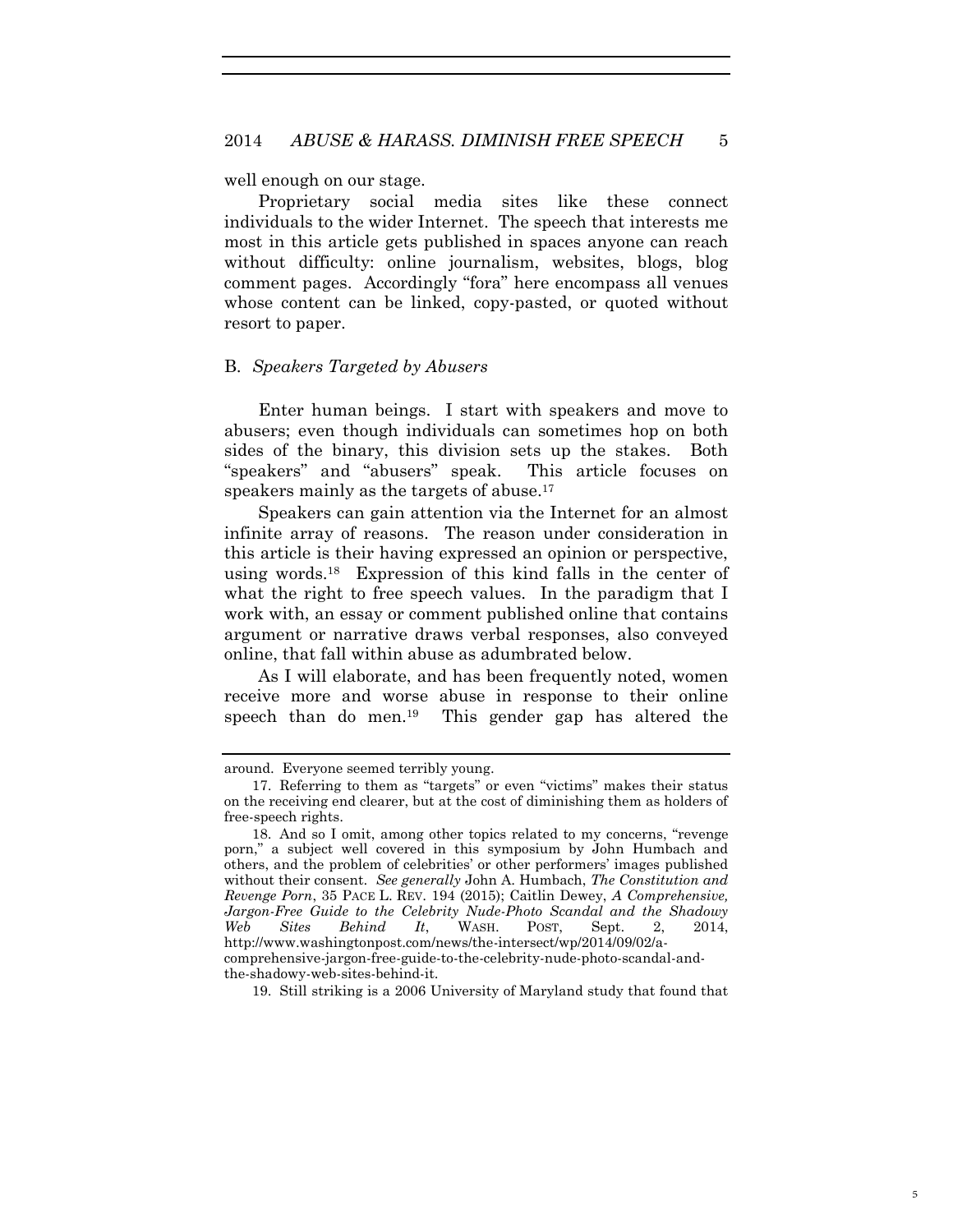#### 6 *PACE LAW REVIEW* Vol. 35:1

discourse. From their experience, men can understand the phenomenon, but what they in the aggregate face is a gentler version than what women face. Attacks on male speakers are less in both the quantitative and qualitative senses: fewer instances and lower severity per unit of attack.<sup>20</sup> Internet abuse for men is unpleasant but not *that* unpleasant. From their vantage point, measures to discourage the phenomenon or make it less hurtful may look like overreaction.<sup>21</sup>

Having noted gender and promised to return to the topic, I wish to de-emphasize it here, as the subject of this article is free speech writ large. Anyone can practice it. It is everyone's right. Furthermore, online abuse and harassment burden individuals who are not women: and so if these conditions diminish free speech, then the losses to speech extend beyond what women say or would have said if they were not thwarted.

#### C. *Abusers and Abuse*

We now need something like a working definition of the abuse and harassment that this article addresses. I put the two nouns together even though they are amenable to separate definitions: the proposition "abuse and harassment diminish free speech" sets out to describe behaviors that overlap.

As for which behaviors they include, I have two general categories in mind. The first category is familiar from state and

21. Occasionally a woman will defend current levels of abuse and harassment by deeming them better than their cure. *See, e.g*., Wendy Kaminer, *Stamp Out Online Misogyny*?, THE ATLANTIC (Nov. 10, 2011, 12:36 PM), http://www.theatlantic.com/technology/archive/2011/11/stamp-outonline-misogyny/248236/ ("But when women complain about speech they consider abusive or downright frightening, I have to say, welcome to the fray…. Besides, women who speak out against misogyny can't claim to have been silenced by it.").

female-named participants in chatrooms received "25 times as many sexually explicit and malicious messages as males." Ellen Nakashima, *Sexual Threats Stifle Some Female Bloggers*, WASH. POST, (Apr. 30, 2007), http://www.washingtonpost.com/wp-

dyn/content/article/2007/04/29/AR2007042901555.html.

<sup>20</sup>*. See* Amy Wallace, *Life as a Female Journalist: Hot or Not?*, N.Y. TIMES, Jan. 20, 2014, at A17 (observing that although two male colleagues had suffered hostile photoshopping, just as she had in contrast to her experience neither of them "has ever been pictured in a Speedo holding hands with a Monsanto executive; that apparently is women's work.").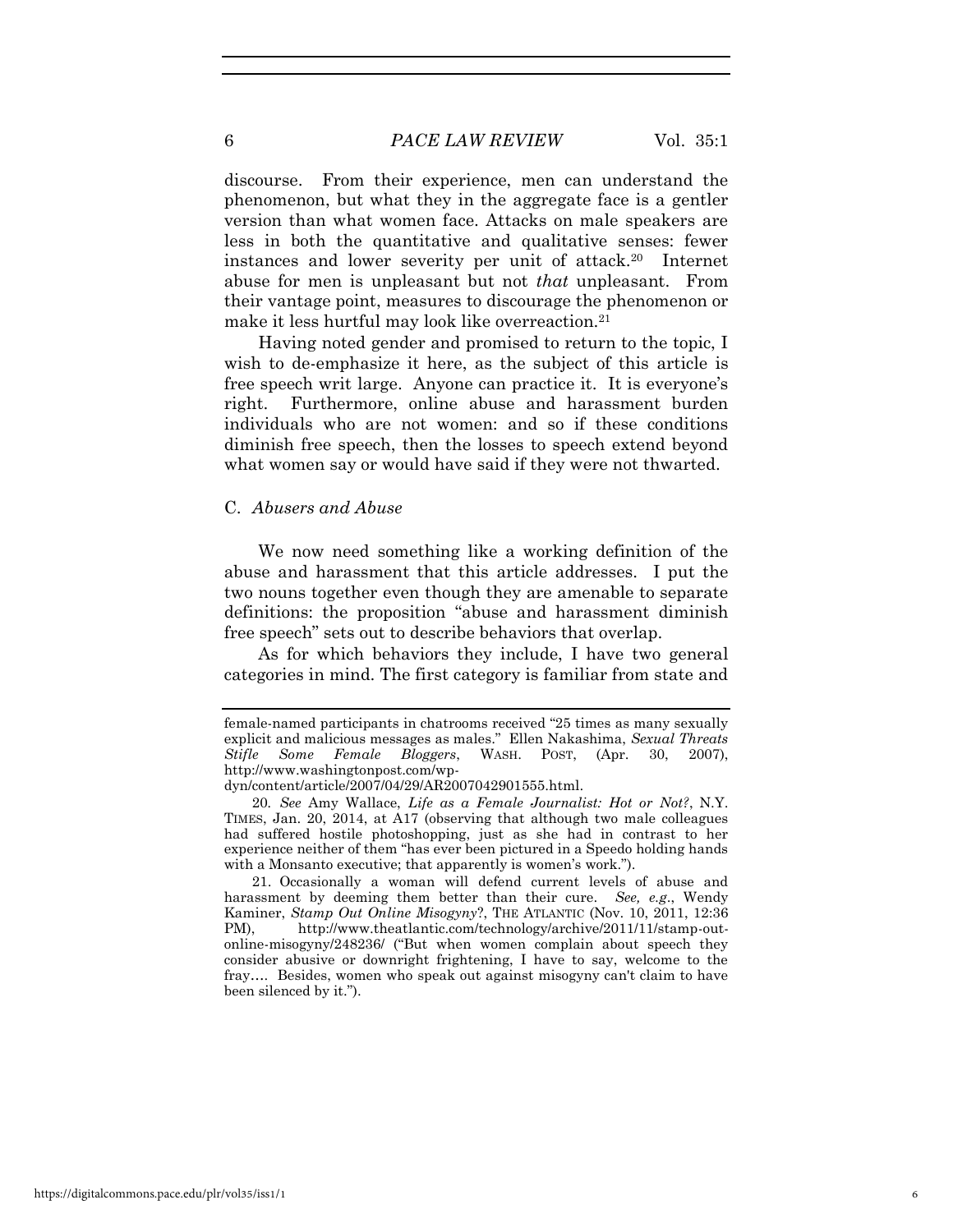federal penal codes: threats of violence and related deployments of speech toward antisocial ends, such as incitement. In this article, the category is not coterminous with the codified law of crimes. So, for example, although criminal law might not proscribe behaviors like publishing speakers' home addresses or social security numbers in the context of hostile online commentary about the speech or speaker, I presume that these actions would be experienced as threats by the target and understood by readers of the site as alarming.

The second category, offered by law professor Nancy Leong in a sequence of blog posts about her experience as a speaker who has been targeted by abusers, is less familiar in the literature but very pertinent: negative commentary that focuses on a speaker's identity rather than what she or he has argued or stated. Drawing on what she encountered after publishing "a controversial article" in the Harvard Law Review,22 Leong contrasted criticisms of her thesis as rendered in the Harvard Law Review's online forum and pseudonymously on a blog called Opus Publicum, which Leong said she welcomed, on the one hand, and negative references to Leong's gender, Native Hawaiian identity, and even surname ("she love someone leong time to get herself a law professor position at such a young age") on the other.<sup>23</sup> Ideas are fair game for attack; identity is not.

Drawing the line between identity and ideas can pose a challenge for which Leong has an answer.<sup>24</sup> She suggests that if an employer would tolerate the verbiage in question on the job, what got said is in bounds, whereas if "[the] comment would not be tolerated in any workplace," it warrants at least

<sup>22</sup> Nancy Leong, *Racial Capitalism*, 126 HARV. L. REV. 2151 (2013).

 <sup>23.</sup> Nancy Leong, *Identity and Ideas*, FEM. L. PROFESSORS (Nov. 13, 2013), http://www.feministlawprofessors.com/2013/11/identity-ideas/ [hereinafter Leong, *Identity and Ideas*].

<sup>24</sup>*. Cf.* Simon Hill, *Watch What You Tweet: How Online Troll Crackdowns Threaten Freedom of Speech*, DIGITAL TRENDS (Aug. 9, 2012), http://www.digitaltrends.com/social-media/watch-what-you-tweet-how-onlinetroll-crackdowns-threaten-freedom-of-speech/#!S7z1F ("There is a distinction between expressing an opinion and sending a threatening or abusive message, but where exactly is the line?").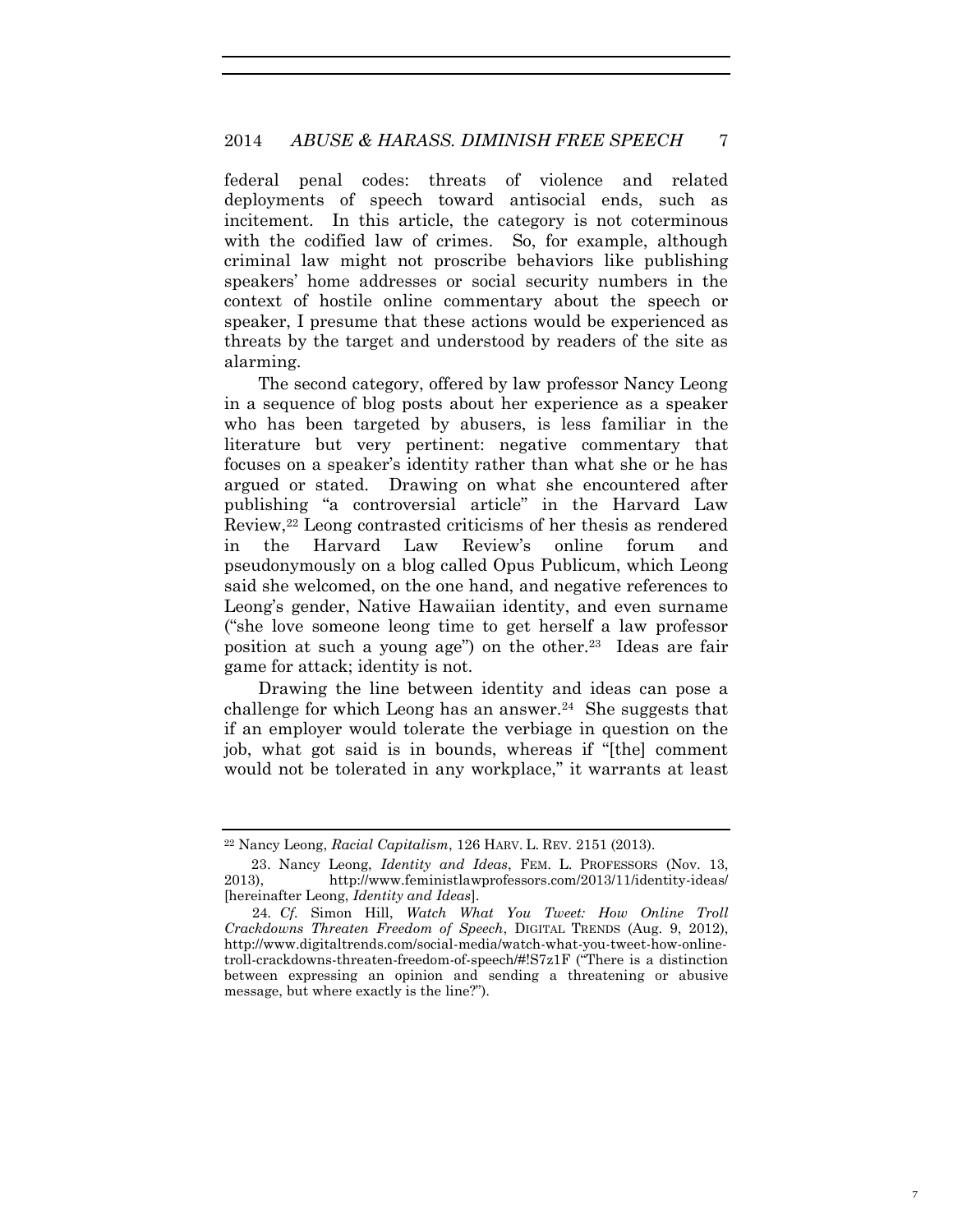attention if not discouragement or containment.<sup>25</sup> The reason employment considerations pertain to the question is that because "a lot of us do a substantial portion of our work online," an attack that focuses on who the speaker is rather than what she says "directly targets our work and our professional identities."<sup>26</sup>

#### D. *The Role of Social Media*

With these dramatis personae onstage, we can situate them inside and around social media, the center of this Symposium. Social media turn individuals into publishers, content creators, and news sources. A majority of Americans participate in these realms.<sup>27</sup>

The paradigm that occupies this article features a speaker who expresses an opinion that reaches these media. She might do so on a blog, as did the British activist Caroline Criado-Perez<sup>28</sup> and the software developer Kathy Sierra;<sup>29</sup> she could use Kickstarter, a social media platform,<sup>30</sup> as did media critic Anita Sarkeesian;31 she might write for a periodical that predates the Internet and expanded into online publication.<sup>32</sup>

<sup>25.</sup> Leong, *Identity and Ideas*, *supra* note 23.

<sup>26</sup>*. Id.*

<sup>27.</sup> Maeve Duggan & Aaron Smith, *Social Media Update 2013*, PEW RES. INTERNET PROJECT (Dec. 30, 2013), http://www.pewinternet.org/2013/12/30/social-media-update-2013/.

<sup>28</sup>*. See* Jessica Best, *Twitter Trolls Jails for Sending Abusive Messages to Feminist Campaigner Caroline Criado-Perez*, MIRROR (Jan. 24, 2014, 4:49 PM), http://www.mirror.co.uk/news/uk-news/twitter-trolls-jailed-sendingabusive-3058281.

<sup>29</sup>*. See* Danielle Keats Citron, *Cyber Civil Rights*, 89 B.U. L. REV. 61, 64- 65 (2009) (recounting attacks on Sierra) [hereinafter Citron, *Cyber Civil Rights*].

<sup>30.</sup> Jay Weight, *Is Kickstarter a Social Media Platform?*, VIRTUAL MARKETING BLOG (July 15, 2013), http://www.virtelmarketing.com/blog/iskickstarter-a-social-media-platform/ (Kickstarter fits at least one definition of social media).

<sup>31.</sup> Christie Blatchford, *Harassment in the Hashtag Age*, EDMONTON J., May 8, 2014, at A10.

<sup>32.</sup> Vanessa Thorpe & Richard Rogers, *Women Bloggers Call for a Stop*  to 'Hateful' Trolling by Misogynist Men, THE OBSERVER (Nov. 5, 2011), http://www.theguardian.com/world/2011/nov/05/women-bloggers-hatefultrolling/print.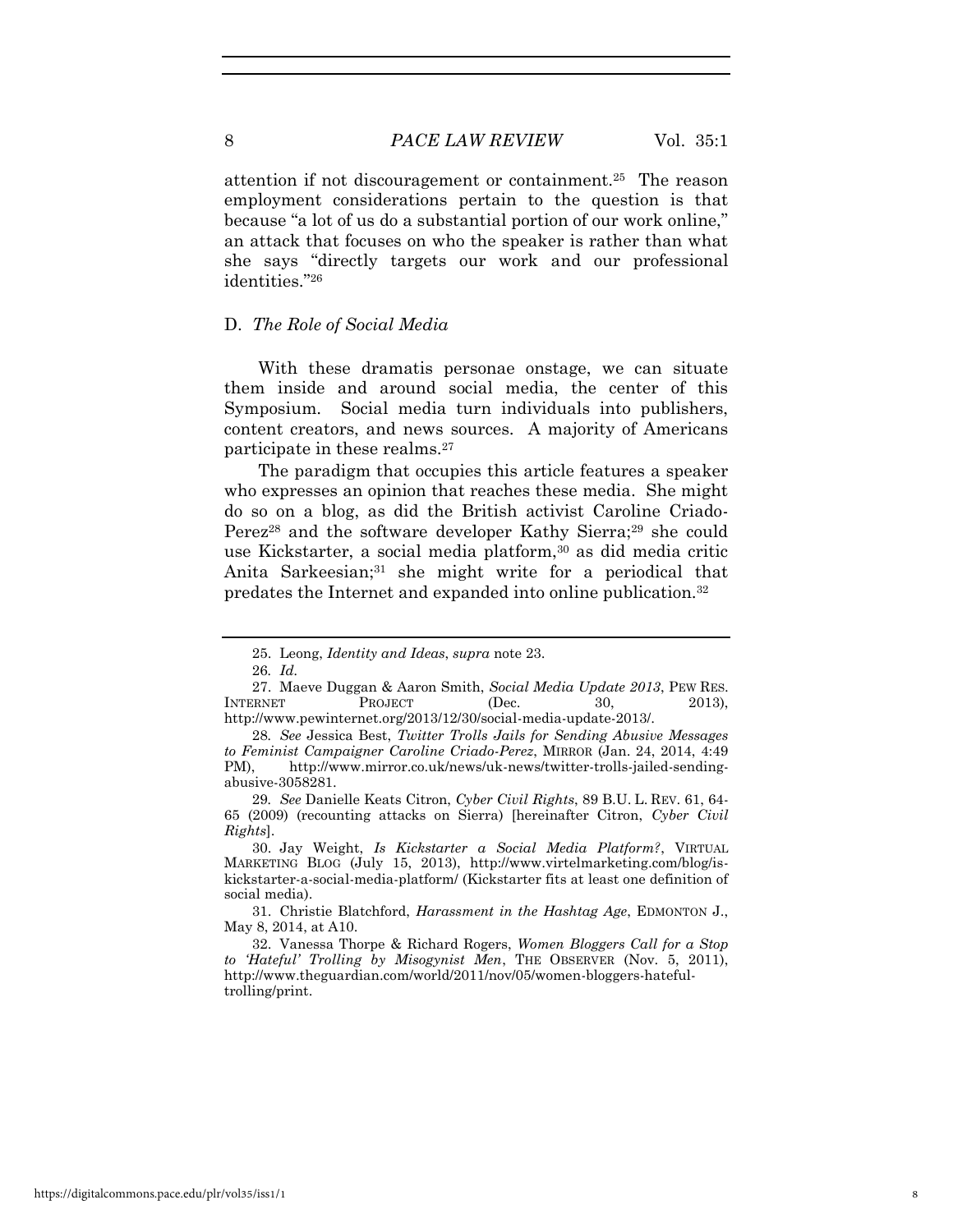Or she might find herself a social-media speaker even though she started out speaking in more traditional fora. The Cambridge don Mary Beard, for instance, received aggressive attacks on Twitter and other social media after she appeared on television to discuss an array of issues including immigration.<sup>33</sup> Another target, Moms Demand Action for Gun Sense in America, won more than a hundred thousand followers on Facebook and encountered "aggressive online harassment" along with this fan base.<sup>34</sup> Attacks included antagonistic new Facebook pages with names like "Hypocrisy and Stupidity of Gun Control Advocates" and "Moms Demand Action for Gun Sense in America is a Fraud"**—**along with violent graphic imagery, a reference to one leader's four-yearold child, and letters addressed to the founder's home that mentioned where her husband works and her children go to school.<sup>35</sup>

Online abuse and harassment that follow the publication of speech spread beyond social media. Among the alternative electronic conduits are e-mail messages sent privately to the speaker and blog comments. But because social media lie close at hand for both speakers and abusers, one can expect to see them enlisted. Tweeting and retweeting spread the word from abusers tersely and fast.<sup>36</sup> Facebook has plenty of room for invective. One site with a reputation for fostering abuse and harassment, Reddit**—**a social-media platform in that it uses a friend system**—**offers a wide-open bulletin board and a community of readers. Online abuse did not start with the rise of social media around 1994,<sup>37</sup> but this innovation has given it a

<sup>33.</sup> Mary Beard, *A Don's Life*, TIMES LITERARY SUPPLEMENT (Jan. 27, 2013), http://timesonline.typepad.com/dons\_life/2013/01/internetfury.html#more.

<sup>34.</sup> Alec MacGillis, *Gun Lovers Are Targeting Newtown Activists with Violent, Misogynistic Messages*, NEW REPUBLIC (Dec. 2, 2013), http://www.newrepublic.com/article/115790/gun-control-moms-facemisogynistic-violent-online-harassment.

<sup>35</sup>*. Id.*

<sup>36.</sup> Beard, *supra* note 33 ("I know that I have had a lot gentler treatment from Twitter than other women, who have been really aggressively harassed by tweets.").

<sup>37</sup>*. See* Jamie Bartlett, *The Internet Has Always Been a Hunting Ground for Women-Hating Trolls*, TELEGRAPH (Dec. 17, 2013), http://blogs.telegraph.co.uk/technology/jamiebartlett/100011811/the-internet-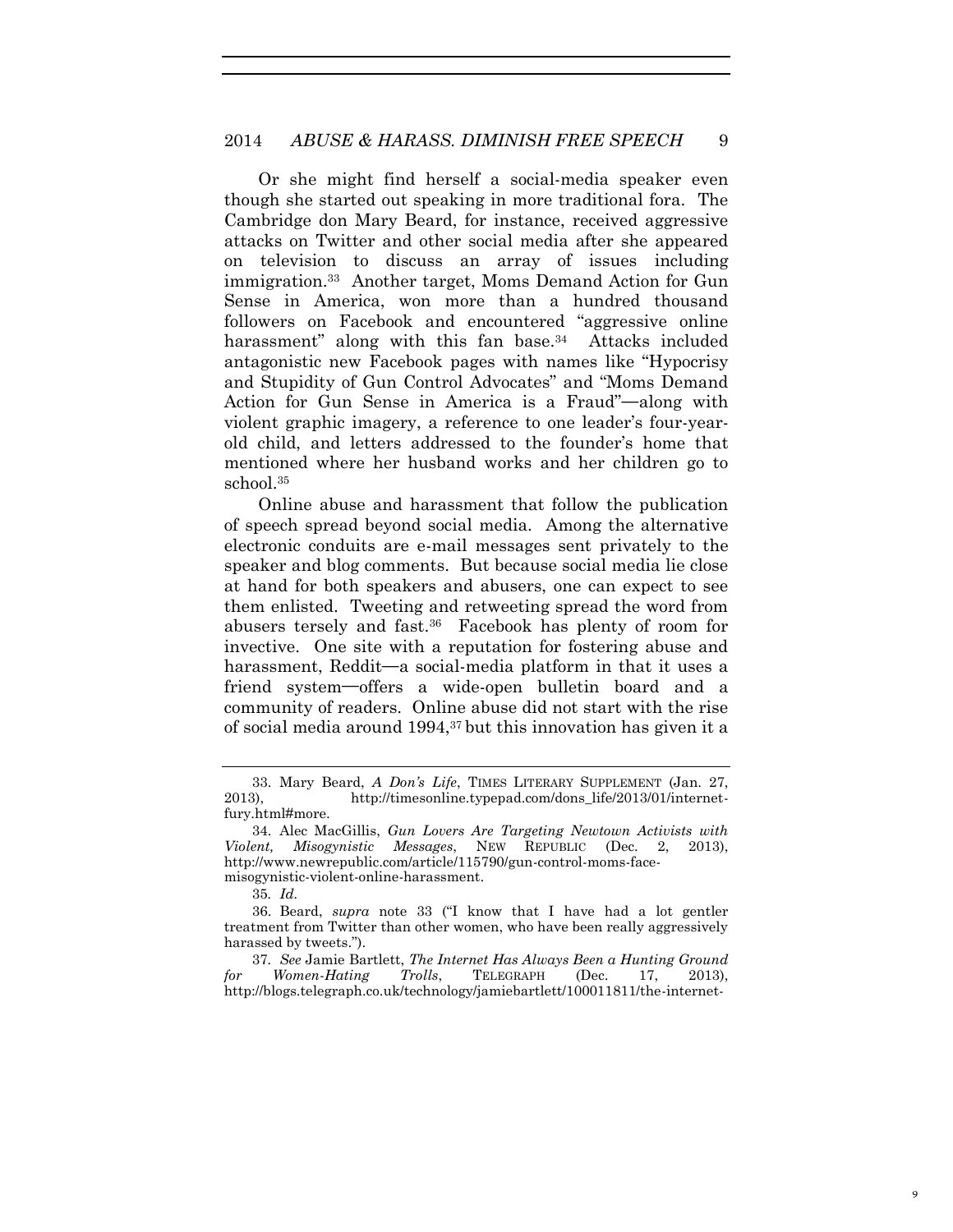big boost.

III. Abuse as Less Speech Than a Silencer of Speech

In my search for robust, serious support of online abuse and harassment expressed in the name of free speech**—**not a defense of any particular reported attack-episode but instead a generalization, going beyond the banal slippery slope, about the value it offers**—**I had to go back even earlier than *The Irony of Free Speech*. In 1986, the First Amendment scholar Lee Bollinger found artful diction to commend the acquisition or cultivation of thicker skin. He acknowledged human pain when he deemed tolerance regrettably necessary. Free speech, Bollinger wrote, "carv[es] out one area of social interaction for extraordinary self-restraint."<sup>38</sup> In the context of the United States and its Constitution, the First Amendment functions "to develop and demonstrate a social capacity to control feelings evoked by a host of social encounters."<sup>39</sup>

Agree or disagree, this rationale for tolerating what Bollinger in his book title called "extremist speech" sets up the poles of this Part. Control and constraint, or what Bollinger labeled "self-restraint," are inevitable. Silencing abuse and harassment generates a set of consequences. Silencing *through* abuse and harassment generates another.

#### A. *On One Hand, the Speech-Value of Abuse*

Any attempt to deal with the problem described in this article ought to acknowledge that abuse-and-harassment speech is speech. It expresses what someone wished to say. Even an inarticulate threat using crude words that newspapers find too objectionable to publish is speech.

Putting abusing-and-harassing words online rather than, or in addition to, a piece of paper does extra harm for the

has-always-been-a-hunting-ground-for-women-hating-trolls/ ("Unfortunately, the internet has always been a hostile place for women.") For whatever it may be worth, Jamie Bartlett is a man.

<sup>38.</sup> LEE BOLLINGER, THE TOLERANT SOCIETY: FREEDOM OF SPEECH AND EXTREMIST SPEECH IN AMERICA 10 (1986).

<sup>39</sup>*. Id.*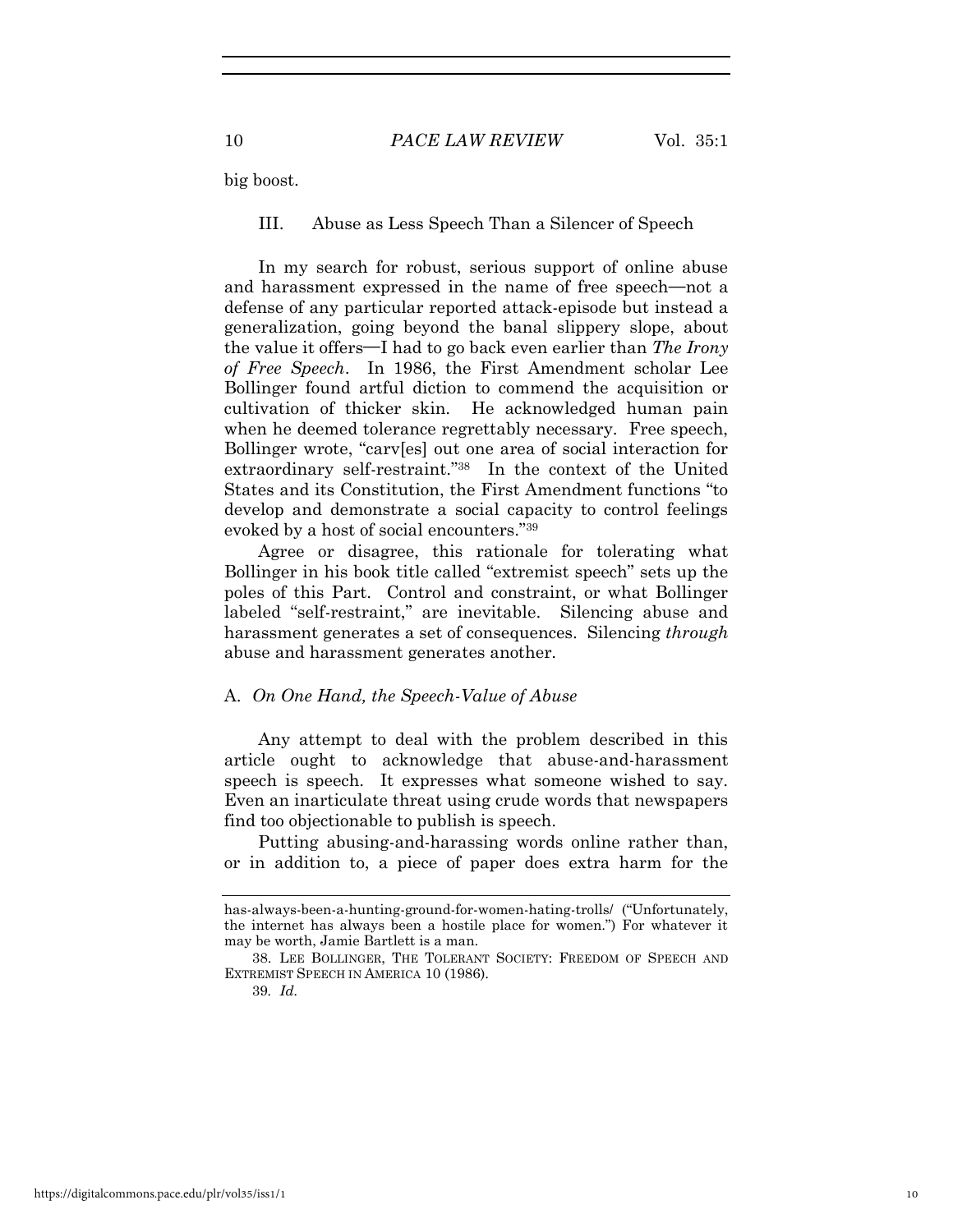reasons that we have noted,<sup>40</sup> but these sources of detriment strengthen the communicative force of the message. Whatever the abusive speech brings to its marketplace gets larger when it can reach more people faster and be retrieved more easily. Electronic permanence also builds a record. Our successors will want to know about these early days we are in, where abuse was typed and mass-blasted. They will have ledgers to review. Even in our fleeting lifetime, we can learn from online abuse and harassment stored in ready reach**—**not only about the pathology of abusers but the substance of what they say. A concatenation of ideology and anxiety connects to more respectable ideas.

B. *On the Other Hand, the Silencing of Speech by Abuse: A Partial Inventory* 

Harms of abuse and harassment assembled in this Section, like the gains noted above and the rest of this article, focus on free speech. So, for example, I include severe emotional distress not as a bad end in itself, which it is, but (only) as a silencer of human expression. Civil rights violations in cyberspace, a topic on which scholars like Danielle Keats Citron and Mary Anne Franks continue to shed light,  $41$  also go far beyond the speech-related study offered here.

1. Individual Speakers Leave the Internet

When human beings feel threatened or tormented they respond, trying to ease their distress.<sup>42</sup> This motive is everywhere that human beings live: think of "self- medication,"

<sup>40</sup>*. See* Franks, *Unwilling Avatars*, *supra* note 14 and accompanying text.

<sup>41</sup>*. See* Citron, *Cyber Civil Rights*, *supra* note 29; Franks, *Unwilling Avatars*, *supra* note 14. *See generally* Danielle Keats Citron, *Law's Expressive Value in Combating Cyber Gender Harassment*, 108 MICH. L. REV. 373 (2009) [hereinafter Citron, *Law's Expressive Value*]; Mary Anne Franks, *Sexual Harassment 2.0*, 71 MD. L. REV. 655 (2012) [hereinafter Franks, *Sexual Harassment*].

<sup>42.</sup> The idea dates back at least to ancient Greece. *See* Epicurus, *Letter to Menoeceus*, *available at* http://classics.mit.edu/Epicurus/menoec.html (observing that "the end of all our actions is to be free from pain and fear").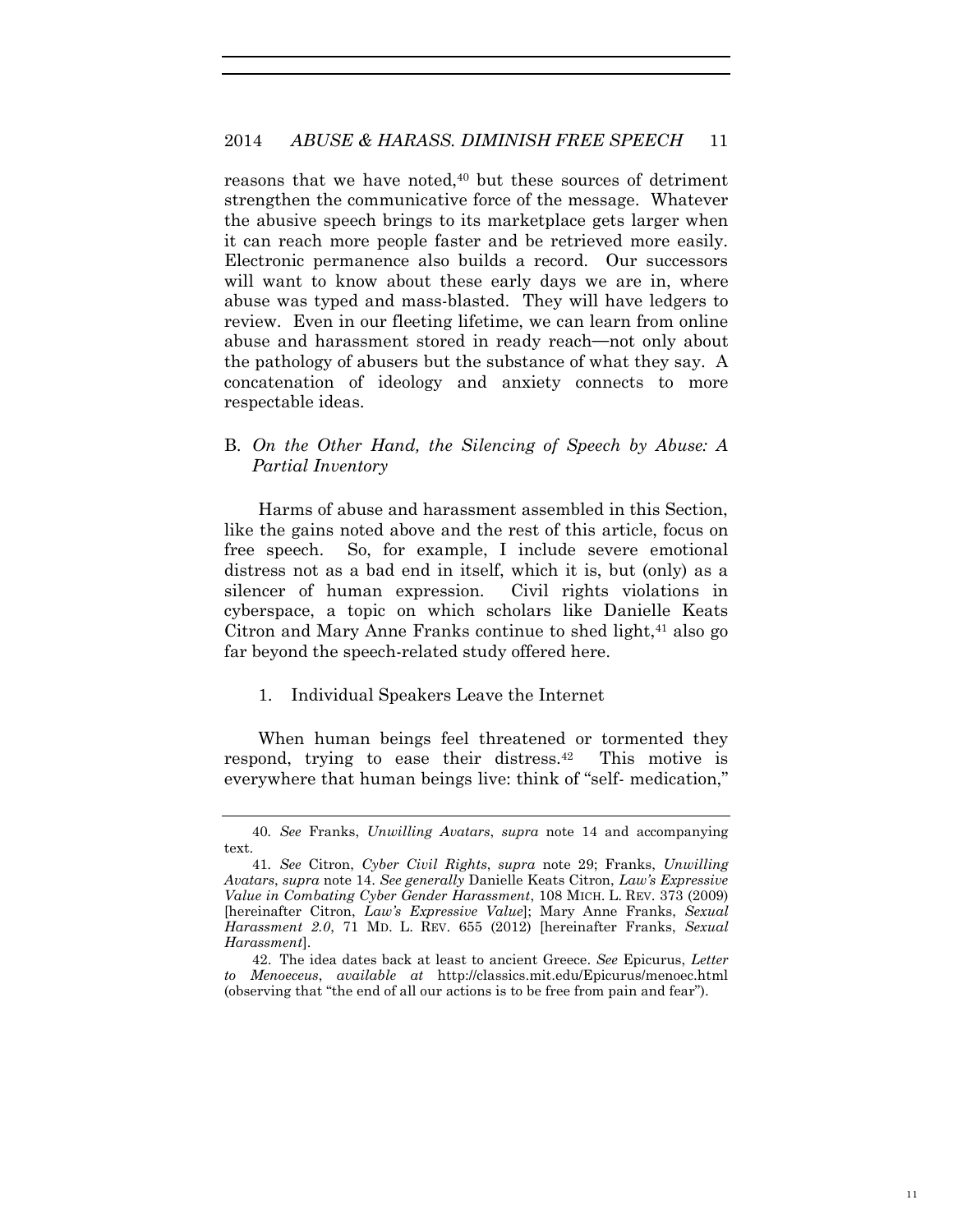street protests, escapes and attempted escapes from prison, jobquitting, divorce, suicide, political revolutions. It likely impels abusers to abuse (although abusers' interests are peripheral to this article), and it presses upon victims.

Leaving the Internet is, of course, one of several possibilities for victims. Squaring off against an assailant can occur instead. For example, Nancy Leong, whose experiences with online abuse were noted, figured out the identity of one attacker who wrote under a pseudonym; she denounced him to an occupational authority.<sup>43</sup> Other targets of online attacks choose a posture of stoicism and soldiering on.<sup>44</sup> But at least some of them leave the Internet because they find the treatment they receive there intolerable. Leong wrote about a "half dozen other professors" of her acquaintance**—**all women, some of them women of color**—**who stopped or curtailed their online writing because of repeated threats they received.<sup>45</sup>

The recipient of abuse who leaves the Internet because she finds conditions there intolerable necessarily experiences displacement. She forfeits a conduit of communication. She loses social and professional gains that she would have enjoyed absent abuse and harassment. *Ceteris paribus* she writes less, learns less, teaches less, holds less power.

Consequences for the private life of an individual speaker can include impacts on her health. The blogger Jill Filipovic described life under attack via the AutoAdmit website when she was a law student at NYU: "I wore a lot of hoodies to school because they shielded my face. I skipped classes if I suspected I would be called on. I glared at anyone who made eye contact with me. I made no friends."<sup>46</sup> Working as a lawyer and

<sup>43.</sup> Debra Cassens Weiss, *Blogging Law Prof Requests Ethics Probe of 'Dybbuk' Commenter*, A.B.A. J. (Jan. 7, 2014, 12:13 PM), http://www.abajournal.com/news/article/blogging\_law\_prof\_files\_ethics\_compl aint against pd after concluding he was.

<sup>44</sup>*. See, e.g*., Beard, *supra* note 33 (remarking on her own "thick skin").

<sup>45.</sup> Nancy Leong, *Anonymity and Abuse*, FEM. L. PROFESSORS (Nov. 19, 2013), http://www.feministlawprofessors.com/2013/11/anonymity-abuse/ [hereinafter Leong, *Anonymity and Abuse*].

<sup>46.</sup> Jill Filipovic, *Let's Be Real: Online Harassment Isn't 'Virtual' for Women*, TALKING POINTS MEMO (Jan. 10, 2014, 6:00 AM), http://talkingpointsmemo.com/cafe/let-s-be-real-online-harassment-isn-tvirtual-for-women.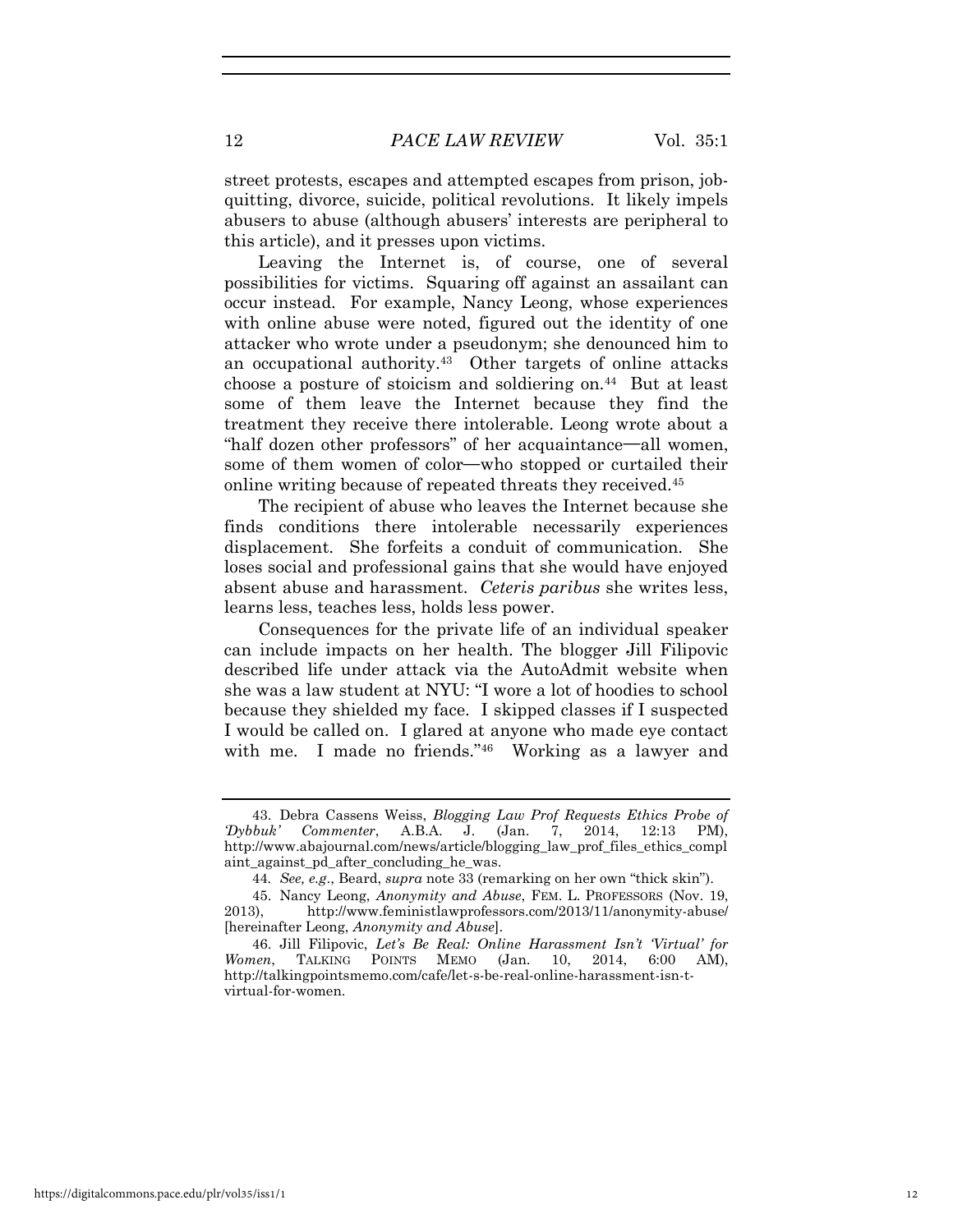blogging, still slandered by the AutoAdmit assault campaign, Filipovic used dissociation to cope. "And every two or three years, something small would set me off. . . I'd go to therapy, I'd go to yoga, I'd even go to a spinal surgeon. . . ." This physician informed her that stress "had pulled two discs in my neck out of place and contributed to a nice case of spinal arthritis, which could be managed but would cause me physical pain for the rest of my life."<sup>47</sup>

#### 2. Points of View Are Lost to Discourse

Just as free speech functions as both an individual right and a source of social-institutional utility, the silencing of speech by abuse not only trammels on what individuals ought to hold but is also a source of social disutility. Recall the marketplace of ideas metaphor. It references not a zero-sum struggle among competitors, wherein only one seller and one buyer can enjoy the gains of a sale, but an institution that benefits participants and onlookers even when they themselves do not sell or buy. Living near or inside a marketplace of ideas, individuals are enriched by the chance to match notion with listener but much more by the vibrant and generative climate of debate.

Recall Anita Sarkeesian, who launched an investigation into gendered imagery in video games.<sup>48</sup> In response to this undertaking she experienced defamatory rewrites of her Wikipedia page, numerous threats via Twitter, efforts to hack into her online accounts, attempts to ban her Kickstarter campaign, images of herself doctored into pornography, and flaggings of her YouTube videos as ostensible terrorism.<sup>49</sup> She also received the encouragement of Kickstarter money and numerous expressions of support. Although she soldiered on, she must have considered quitting, or been urged by her friends and family to put her safety first.

Sarkeesian's project mattered. The United States video

<sup>47</sup>*. Id.*

<sup>48</sup>*. See* Blatchford, *supra* note 31 and accompanying text.

<sup>49.</sup> Emily Greenhouse, *Twitter's Free-Speech Problem*, THE NEW YORKER (Aug. 1, 2013), http://www.newyorker.com/tech/elements/twitters-free-speechproblem.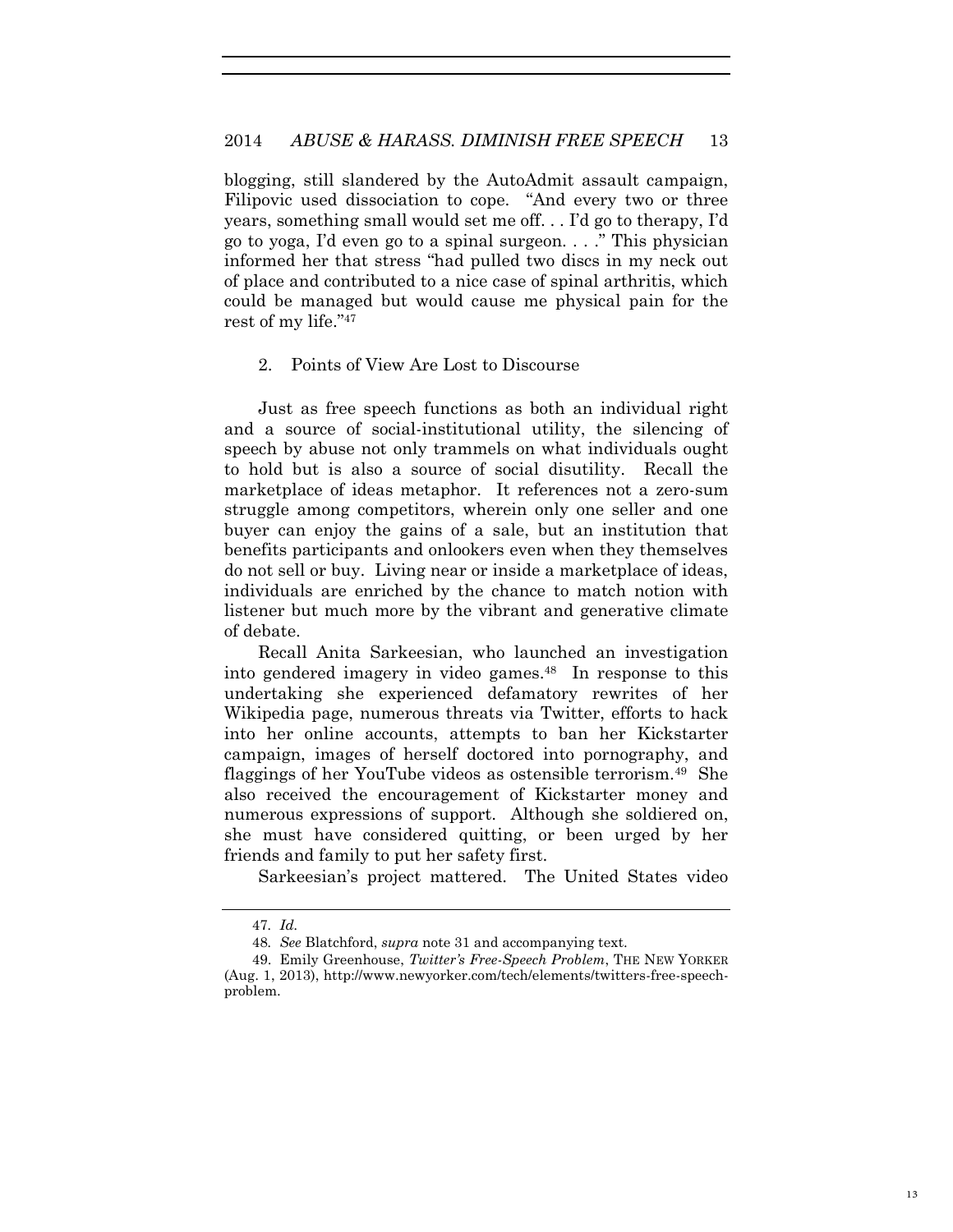game market generated more than \$15 billion in revenue in 201350**—**nowhere near what gets spent on pets in this country,51 but comparable in dollar volume to important sectors (spas, Internet telephony).<sup>52</sup> Unlike other mainstays of the national manufacturing economy like automobiles, video gaming is expected to grow. A young and fluid industry lies within reach of the kind of commentary Sarkeesian had set out to build. Her feminist inquiry might have been on to something and might not, but the relevance of what she set out to say is indisputable. If online attacks had left her too intimidated to continue speaking, an investigation would have died and a concern would have lost its most prominent and effective spokesperson.

By hypothesis Sarkeesian stands in for other speakers whose names and words we do not know. Losses chargeable to abuse and harassment cannot be measured, but individual writers have written about what they do not say. They report feeling frightened and ambushed. Unwarned about the risk of abuse before she entered online publication, the British journalist Eleanor O'Hagan wrote that she now tries to fend off attacks before she writes. She has started "watering . . . down" her views, O'Hagan told a reporter, "or not expressing them at all. I noticed that making feminist arguments led to more abuse and, as a result, I rarely wrote about feminism at all."<sup>53</sup>

<sup>50.</sup> STEPHEN E. SIWEK, ENT. SOFTWARE ASS'N, VIDEO GAMES IN THE 21ST CENTURY 3, http://www.theesa.com/wpcontent/uploads/2014/11/VideoGames21stCentury\_2014.pdf.

<sup>51.</sup> Estimates vary: \$52 billion is conservative. *See* Derek Thompson, *These 4 Charts Explain Exactly How Americans Spend \$52 Billion on our Pets in a Year*, THE ATLANTIC (Feb. 23, 2013, 9:00 AM), http://www.theatlantic.com/business/archive/2013/02/these-4-charts-explainexactly-how-americans-spend-52-billion-on-our-pets-in-a-year/273446.

<sup>52.</sup> *US Spa Industry Revenue Increase to \$14 Billion*, SKIN INC. (Aug. 13, 2013), http://www.skininc.com/spabusiness/trends/US-Spa-Industry-Revenue-Increases-to-14-Billion-219924161.html; Fred Donovan, *U.S. VoIP Market Generates \$15 Billion in Annual Revenue*, FIERCE ENTERPRISE COMM. (Jan. 3, 2013), http://www.fierceenterprisecommunications.com/story/us-voip-marketgenerates-15-billion-annual-revenue/2013-01-03 (Internet telephony, or VoIP).

<sup>53.</sup> Helen Lewis, *"You Should Have Your Tongue Ripped Out": The Reality of Sexist Abuse Online*, NEW STATESMEN (Nov. 3, 2011), http://www.newstatesman.com/blogs/helen-lewis-hasteley/2011/11/commentsrape-abuse-women.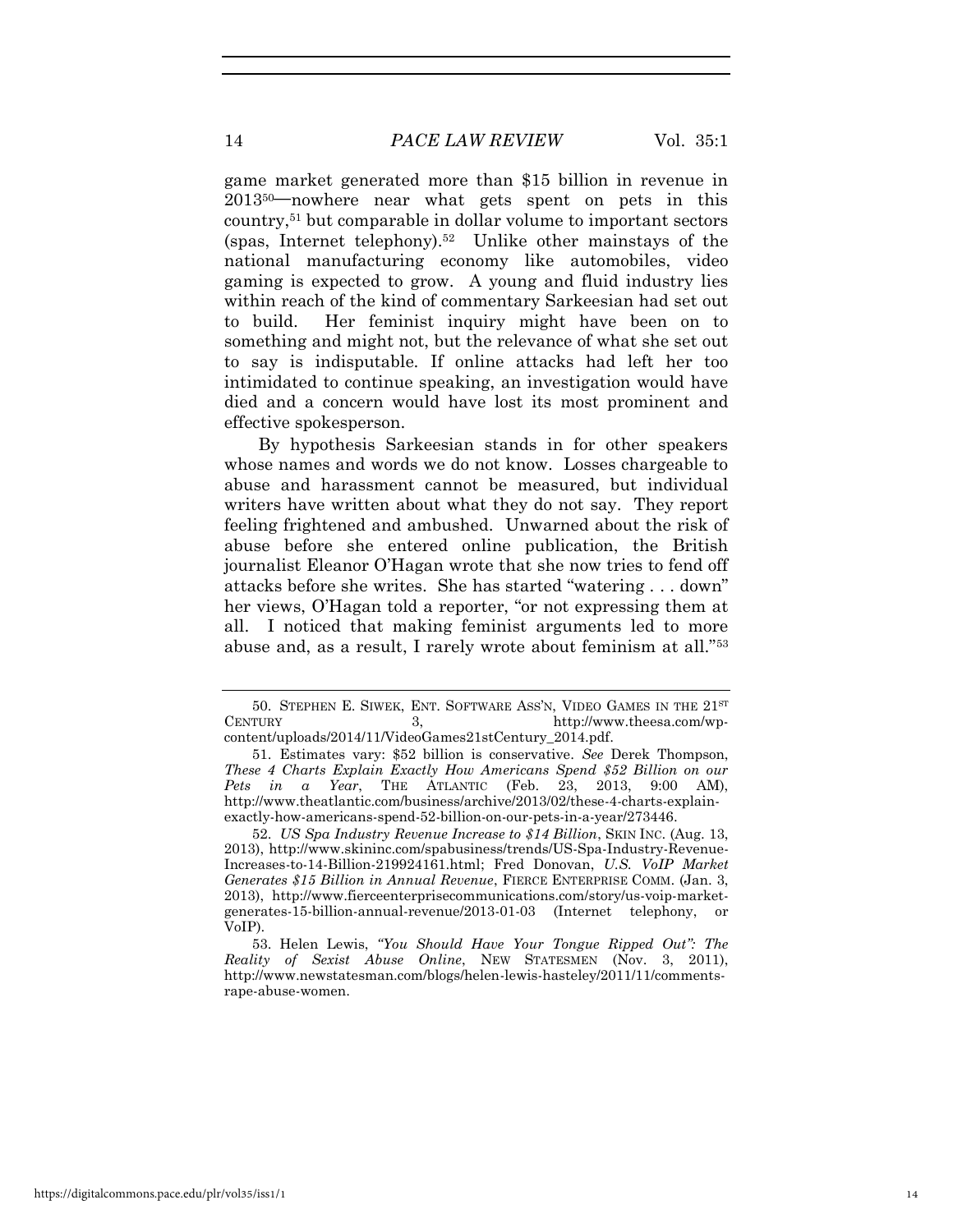In 2014, having dialed back her blogging to a noticeable degree,<sup>54</sup> Jill Filipovic made a similar point more obliquely: "What does an online landscape look like when the women most able to tolerate it are the same ones who are best capable of bucking up and shutting parts of themselves down?

One staff writer at *The Atlantic* reflected on losses to discourse from a unique vantage point.<sup>55</sup> Although Conor Friedersdorf writes under his name**—**which happens to sound male, white, as-far-as-we-know-straight, and unattached to celebrity**—**he once had passwords to the inboxes of two more famous writers, (female) Megan McArdle and (gay male, very openly so) Andrew Sullivan. Friedersdorf had come of age writing in the Internet era. Before reading through messages addressed to McArdle and Sullivan, he assumed he had long been "subject to all manner of vile and ad hominem insults" in online comments. He was to learn that he had had no idea. He gained another informative vantage point when, as a commissioning editor for a web magazine, he would pitch story ideas and get turned down by female writers "who'd have *killed* the assignments" but did not want to face the gendered vitriol they expected to receive.<sup>56</sup> Although their caution silenced them, these writers may have made the right second-best decision under distressing and unjust conditions.

Meanwhile, rivals of these silenced individuals flourished in a more indulgent online workplace. From their relative shelter, their talents could leverage their blogs into careers as

<sup>54.</sup> Browse the archives of *Feministe*, on which Filipovic has published more than five thousand posts, to look at this trajectory. As of now, year-end 2014, Filipovic remains an active writer, publishing regularly on *The Guardian* site and elsewhere, but her online output has diminished. How much of the diminution derived from harassment and abuse and how much to more benign origins**—**having started in 2005, this blog may have run its course**—**is unknowable from the outside, but I for one miss what Filipovic has to say. *See generally* Citron, *Law's Expressive Value*, *supra* note 41, at 382 (noting that Filipovic said, in a private communication, that she "has toned down her positions to avoid future attacks").

<sup>55.</sup> Conor Friedersdorf, *When Misogynist Trolls Make Journalism Miserable for Women*, THE ATLANTIC (Jan. 7, 2014, 7:15 AM),

http://www.theatlantic.com/politics/archive/2014/01/when-misogynist-trollsmake-journalism-miserable-for-women/282862/.

<sup>56</sup>*. Id.*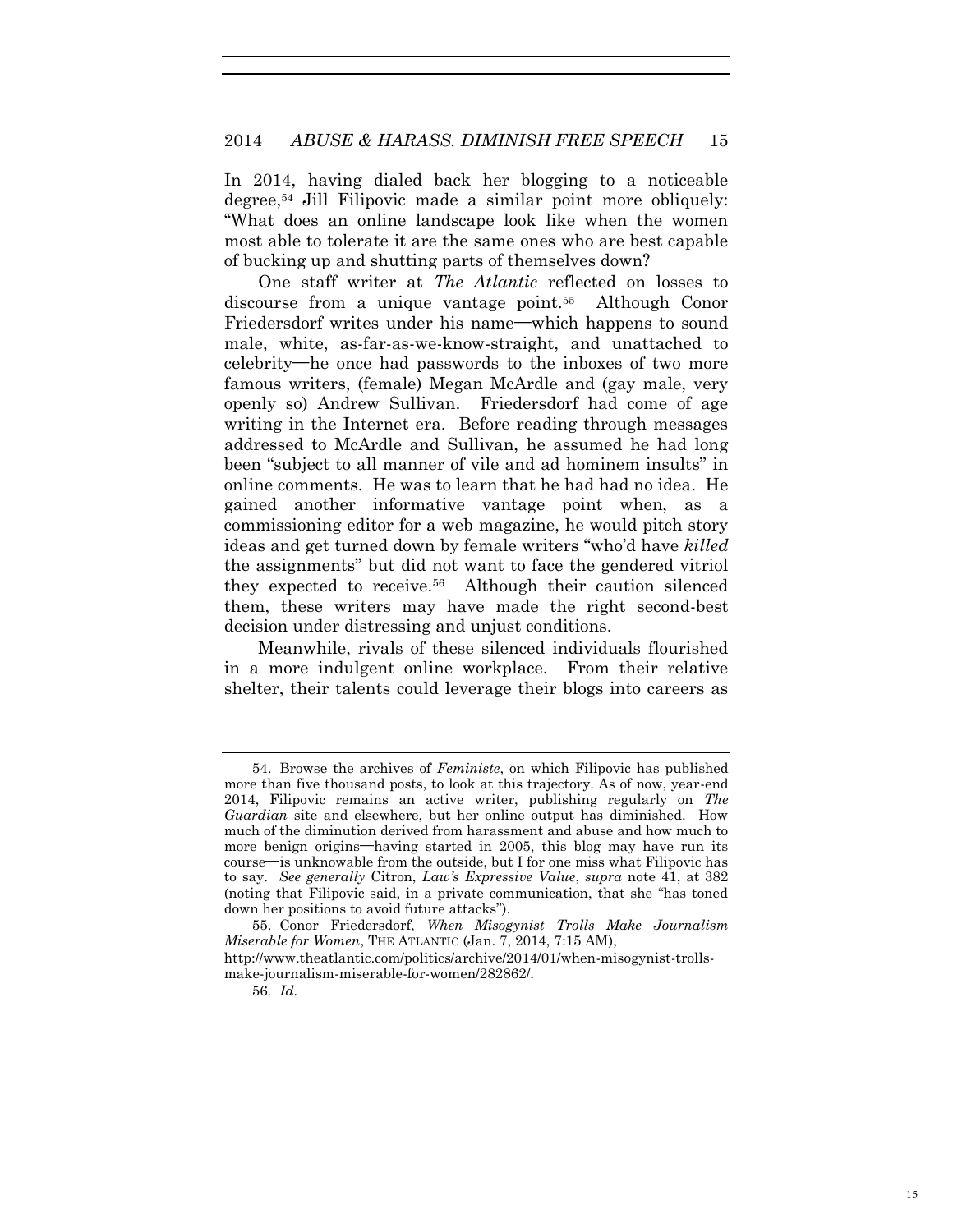"national pundits."<sup>57</sup> Friedersdorf went on to wonder, in the subtitle to his essay, "[h]ow many talented women dropped out of the blogosphere rather than deal with hateful Internet feedback."<sup>58</sup>

Amanda Hess found more losses when she talked to other writers and reviewed research. She mentioned that years of the death-and-rape threats that permeate this article caused the feminist writer Jessica Valenti to "stop[] promoting her speaking events publicly."<sup>59</sup> Lower turnouts at these gatherings presumably follow; lower turnouts mean less of a hearing for Valenti's ideas. The Pew Research Center, Hess continued, found that the percentage of Internet users who participate in chat rooms and discussion groups dropped eleven points from 2000 to 2005, a diminution that happened "entirely because of women's fall off in participation."<sup>60</sup>

It is reasonable to infer that women did not exit these conversations simply because they found something else more entertaining to do. Hess remarks:

> Just appearing as a woman online, it seems, can be enough to inspire abuse. In 2006, researchers from the University of Maryland set up a bunch of fake online accounts and then dispatched them into chat rooms. Accounts with feminine usernames incurred an average of 100 sexually explicit or threatening messages a day. Masculine names received 3.7.<sup>61</sup>

Omissions in the discourse follow a predictable pattern. Abuse and harassment drives some speakers out while others, unharmed in the mode of Matt Yglesias and Ezra Klein, keep speaking. The comfort of sheltered writers takes form in ideological expression: they can commend Bollinger-style

<sup>57</sup>*. Id.* (mentioning Matt Yglesias and Ezra Klein).

<sup>58</sup>*. Id.*

<sup>59.</sup> Amanda Hess, *Why Women Aren't Welcome on the Internet*, PAC. STANDARD (Jan. 6, 2014, 3:00 AM), http://www.psmag.com/navigation/healthand-behavior/women-arent-welcome-internet-72170/.

<sup>60</sup>*. Id.*

<sup>61</sup>*. Id.*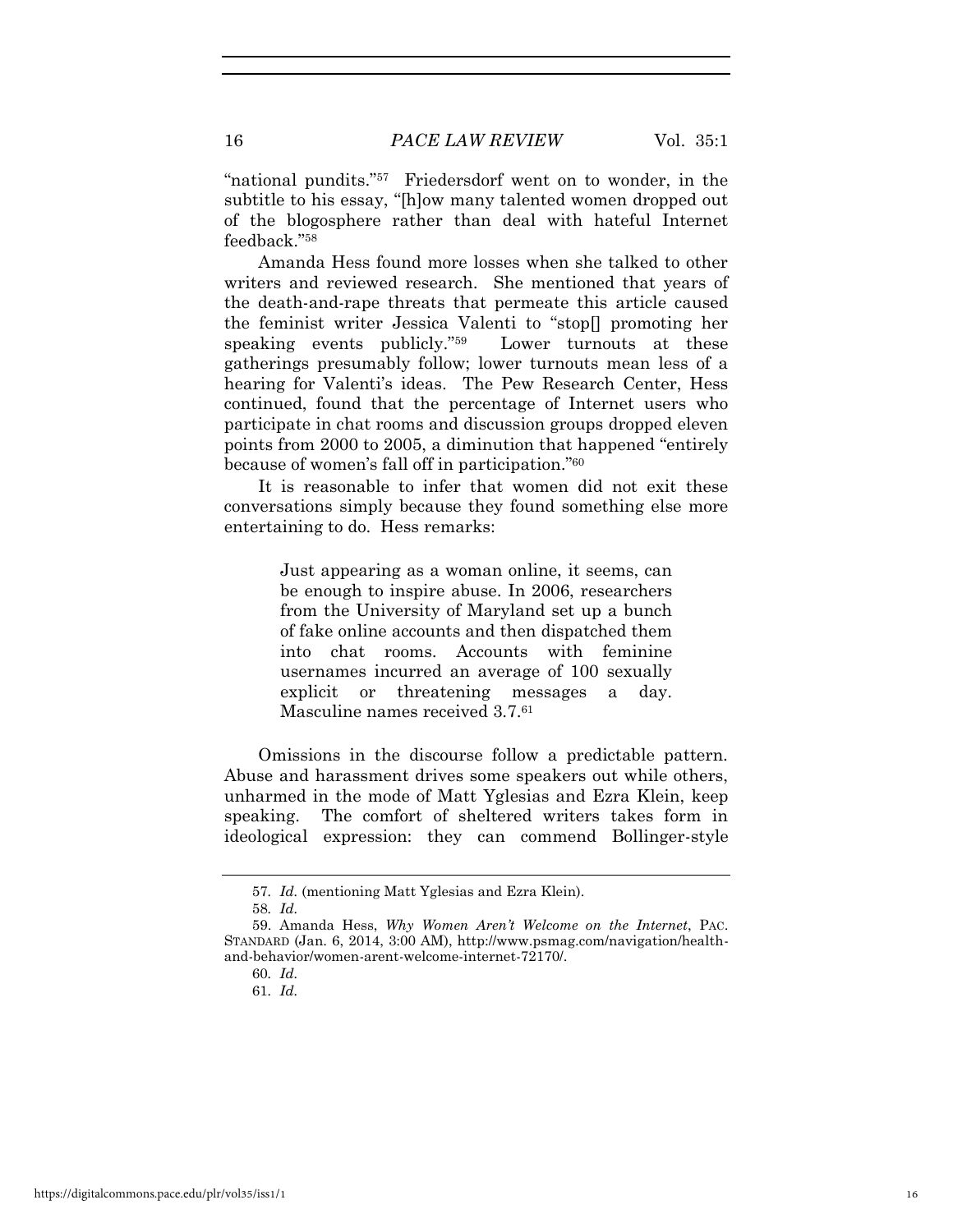tolerance of attacks because they, participating as what Mary Anne Franks has called free speech elitists, "know the burden of this tolerance will not fall on them."62 When speakers get mistreated based on their group membership, what gets spoken and heard does not represent what would have been spoken and heard under more egalitarian conditions.<sup>63</sup>

3. Time and Money Get Spent in Pursuit of Safety

Having considered abuse as a speech-suppressant that violates both individuals' rights of expression and the larger collective interest in robust discourse, we move here to losses that individuals suffer when they decide to keep speaking and writing rather than withdraw entirely into silence. The choices for recipients of abuse fall into a binary: try to keep going as a speaker and pay the price, or abandon one's speech as too costly.

The virtual world presents self-defense opportunities that come at a cost. Danielle Citron gives as examples adopting "gender-disguising names" and engaging in stereotypically male behavior, which can even include abuse and harassment aimed pointedly at other women online.<sup>64</sup> Job applications in the tech sector require a good appearance as yielded by search engines: if one's Google hits include abuse-and-harassment online commentary, an attacked individual can suffer occupational detriment.<sup>65</sup> A victim can pay a search engine optimizer. She can, as always, retreat.

Any speaker who chooses to keep going in the face of one subcategory of abuse and harassment, the serious-sounding threat of physical violence, will have to consider contacting law enforcement personnel. Local police in the United States will

<sup>62.</sup> Mary Anne Franks, *Free Speech Elitism: Harassment Is Not the Price 'We' Pay for Free Speech*, HUFFINGTON POST (Jan. 23, 2014, 11:06 AM), http://www.huffingtonpost.com/mary-anne-franks/harassment-free-speechwomen\_b\_4640459.html [hereinafter Franks, *Free Speech Elitism*]. *See also*

Citron, *Law's Expressive Value supra* note 41, at 375-76 (summarizing commentary that characterizes online abuse and harassment as trivial).

<sup>63</sup>*. See generally* Nancy Leong, *Discursive Disparities*, 8 FLA. INT'L U. L. REV. 369 (2013) [hereinafter Leong, *Discursive Disparities*].

<sup>64.</sup> Citron, *Law's Expressive Value*, *supra* note 41, at 387.

<sup>65</sup>*. Id.* at 386.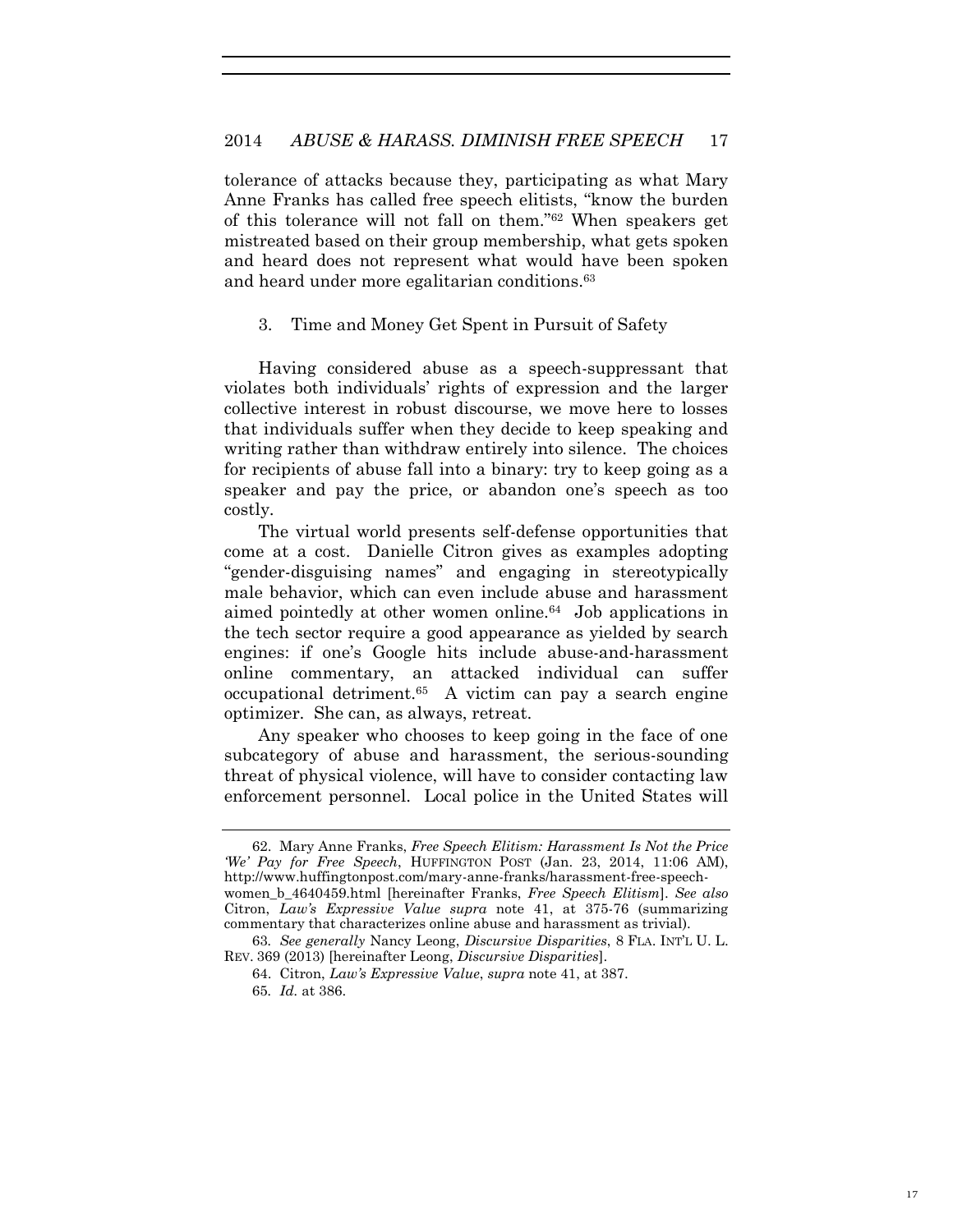#### 18 *PACE LAW REVIEW* Vol. 35:1

take the call but often remain baffled by jargon like ISP address, screenshot, username, and even Twitter.<sup>66</sup> Non-local police, including the FBI and computer-crimes units at the state level, will not be baffled but they might not be interested: remote authorities are not obligated to investigate complaints of online abuse.<sup>67</sup> Targets who find protection unavailable and wish to persevere have to take steps to protect themselves.

What price do they pay? Like losses to discourse, this detriment evades exact reckoning. Amanda Hess reports that sociologist Nathan Jurgenson tallied "a monetary penalty for being a woman."<sup>68</sup> In a much-read magazine essay called "Why Women Aren't Welcome on the Internet," Hess describes repeated attempts to engage the police, the FBI, and the local family court in response to only a fraction of her Twitter death threats; she tried to ignore most of them.<sup>69</sup> "Every time we call the police, head to court to file a civil protection order, or get sucked into a mental hole by the threats that are made against us, zeroes drop from our annual incomes."<sup>70</sup> Out-of-pocket costs can include legal fees, time away from freelance work, and privately hired security.

Victims report unhelpful advice they frequently hear from police when they make a report: *Just retreat from social media.*  Turn off the computer.<sup>71</sup> "The officers were unanimous in advising me to take a break from Twitter, assuming, as many people do, that Twitter is at best a time-wasting narcotic. . .," wrote Catherine Mayer, a journalist writing for *Time* magazine in London.<sup>72</sup> Mayer said she could not heed this counsel

72. Catherine Mayer, *I Got a Bomb Threat on Twitter. Was I Right to Report It?*, TIME (Aug. 2, 2013), http://world.time.com/2013/08/02/i-got-a-

<sup>66</sup>*. See* Hess, *supra* note 59.

<sup>67</sup>*. Id.* (reporting that the blogger Rebecca Watson enlisted the interest of an FBI investigator at first, but then stopped receiving replies to e-mail messages she sent).

<sup>68</sup>*. Id.* <sup>69</sup> *Id.*

<sup>70</sup>*. Id.*.

<sup>71.</sup> This advice was echoed in a recent news story that advised readers on how to cope with the "cruelty" they encounter on social networks. *See* Stephanie Rosenbloom, *Dealing With Digital Cruelty*, N.Y. TIMES, Aug. 23, 2014, at SR1 ("Sometimes it's smart to do as Ms. Williams [Zelda Williams, daughter of comedian Robin Williams] ultimately did [in response to the online abuse she experienced]: disconnect.").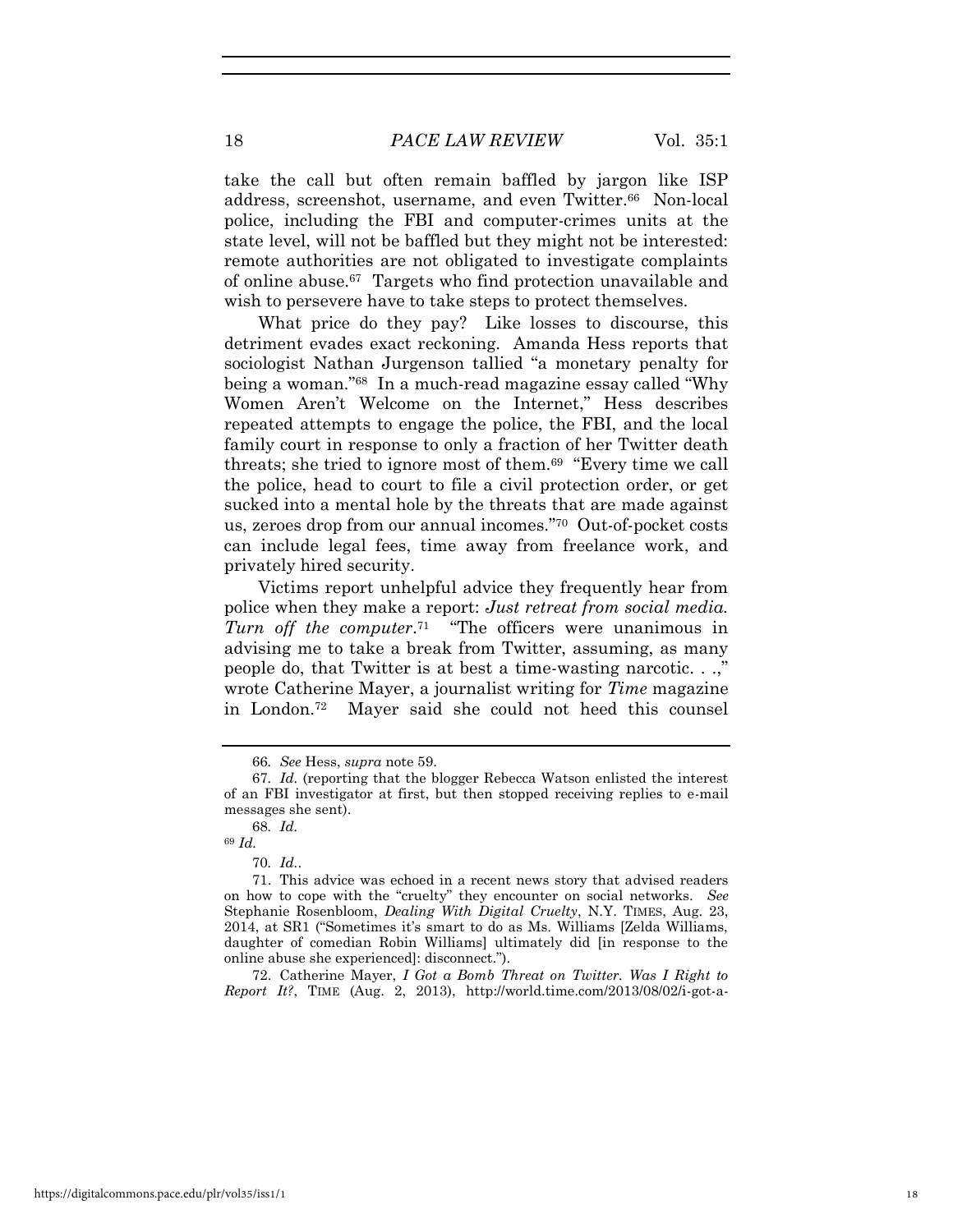because she believed that Twitter was as central to her work as the telephone and e-mail.<sup>73</sup> Hess agrees: "We use our devices to find supportive communities, make a living, and construct safety nets."<sup>74</sup>

Another piece of unhelpful law enforcement advice is to ramp up one's paranoia. The FBI advised Jessica Valenti "to leave her home until the threats blew over, to never walk outside of her apartment alone, and to keep aware of any cars or men who might show up repeatedly outside her door."<sup>75</sup> Individuals under house arrest or electronically monitored confinement following accusations or convictions of crimes typically live under freer conditions.<sup>76</sup>

## 4. Hierarchies Condemned by Existing Law Are Reinforced

When subordinated groups experience exceptionally strong levels of online abuse and harassment, as was reported, they will withdraw from cyberspace at a comparable rate, and this withdrawal will have speech-related consequences in multiple realms, virtual and physical alike. "The virtual world," Mary Anne Franks has observed, "has not only reproduced the various forms of discrimination that exist in the physical world, but allowed them to flourish in ways that would not be possible in the physical world."<sup>77</sup> The experience of being demeaned and silenced online travels into a victim's offline life, if only in that attacks on a speaker will include the same words that these speakers have heard on the street.78 The online space

bomb-threat-on-twitter-was-i-right-to-report-it/.

<sup>73</sup>*. See* Larry Magid, *After Threats Twitter Updates Rules To Emphasize No Tolerance For Abusive Behavior*, FORBES (Aug. 3, 2013, 6:28 PM), http://www.forbes.com/sites/larrymagid/2013/08/03/after-rape-threats-twitterupdates-rules-to-emphasize-no-tolerance-for-abusive-behavor/.

<sup>74.</sup> Hess, *supra* note 59.

<sup>75</sup>*. Id.*

<sup>76</sup>*. See* Samuel R. Wiseman, *Pretrial Detention and the Right to be Monitored*, 123 YALE L.J. 1344, 1365-67 (2014) (describing alternatives to incarceration in current use).

<sup>77.</sup> Franks, *Unwilling Avatars*, *supra* note 14, at 229.

<sup>78</sup>*. See generally* Amanda Marcotte, *Harassment of Women is Nothing New—The Internet Just Makes It Easier*, THE DAILY BEAST (Jan. 17, 2014), http://www.thedailybeast.com/articles/2014/01/17/harassment-of-women-is-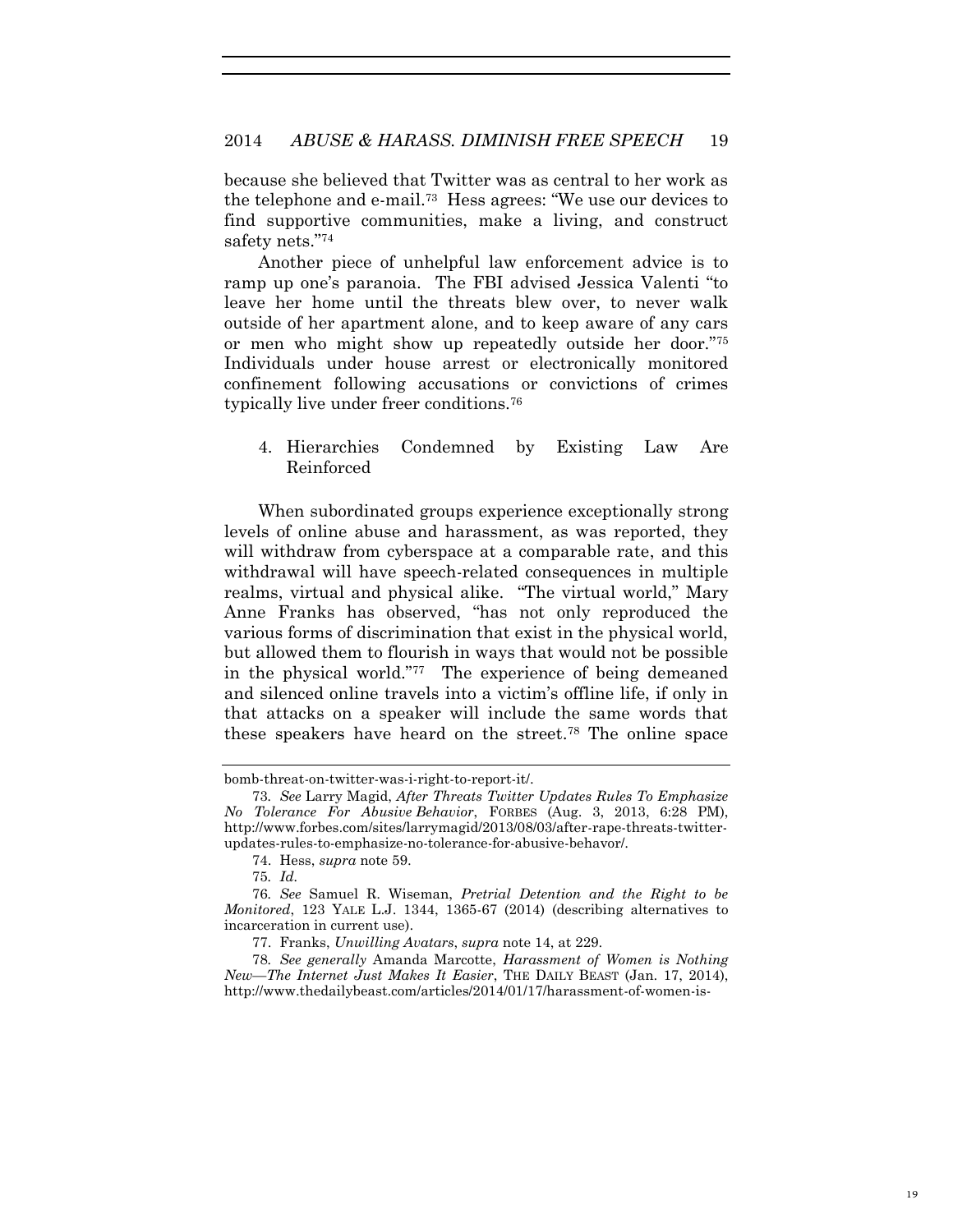minus speakers who have abandoned it thus becomes a world less enriched by the ideals of civil rights law.

In condemning this result, I reference an argument I have developed elsewhere at greater length: Legislatures that enact civil rights legislation have put the imprimatur of democratic deliberation on a progressive stance.<sup>79</sup> State legislators and executives who have proscribed discrimination in particular contexts, such as employment, have declared an elevated imperative. So if I favor fair and equal treatment for persons who suffer disproportionately from online abuse and harassment while you**—**a rhetorical "you" here; bear with me are more inclined to say, to quote the Reddit member who favored usernames like "chokeabitch" and "rapebait," "I just like riling people up in my spare time,"80 then civil rights legislation changes the impasse between us: the two stances are no longer tomayto-tomahto. "We the People" support only one of the points of view and not the other.

Legislatures also write criminal law, and criminal prohibitions against online abuse and harassment have drawn stronger resistance than civil remedies.<sup>81</sup> Critics argue that at least in some iterations, they violate the First Amendment. Should a court strike them down they would lose the force of law but retain their democratic imprimatur. As John Humbach argues in this volume, legislatures can consistent with the Constitution codify criminal penalties against one type of online abuse and harassment.<sup>82</sup> They may be able to

nothing-new-the-internet-just-makes-it-easier.html.

<sup>79</sup>*. See* Anita Bernstein, *Civil Rights Violations = Broken Windows: De Minimis Curet Lex*, 62 FLA. L. REV. 895, 933-34 (2010) [hereinafter Bernstein, *Civil Rights Violations*].

<sup>80.</sup> Hess, *supra* note 59. Isaiah Berlin described the point about an impasse as it pertains to political philosophy: "For Berlin, the model of a relativist statement is 'I like my coffee white, you like yours black; that is simply the way it is; there is nothing to choose between us; I don't understand how you can prefer black coffee, and you cannot understand how I can prefer white; we cannot agree.' Applied to ethics, this same relativist attitude might say: 'I like human sacrifice, and you do not; our tastes, and traditions, simply differ.'" JOSHUA CHERNISS & HENRY HARDY, ISAIAH BERLIN, THE STAN. ENCYCLOPEDIA OF PHIL. (2004), *available at* http://plato.stanford.edu/entries/berlin/.

<sup>81</sup>*. See generally* Humbach, *supra* note 18.

<sup>82</sup>*. Id.*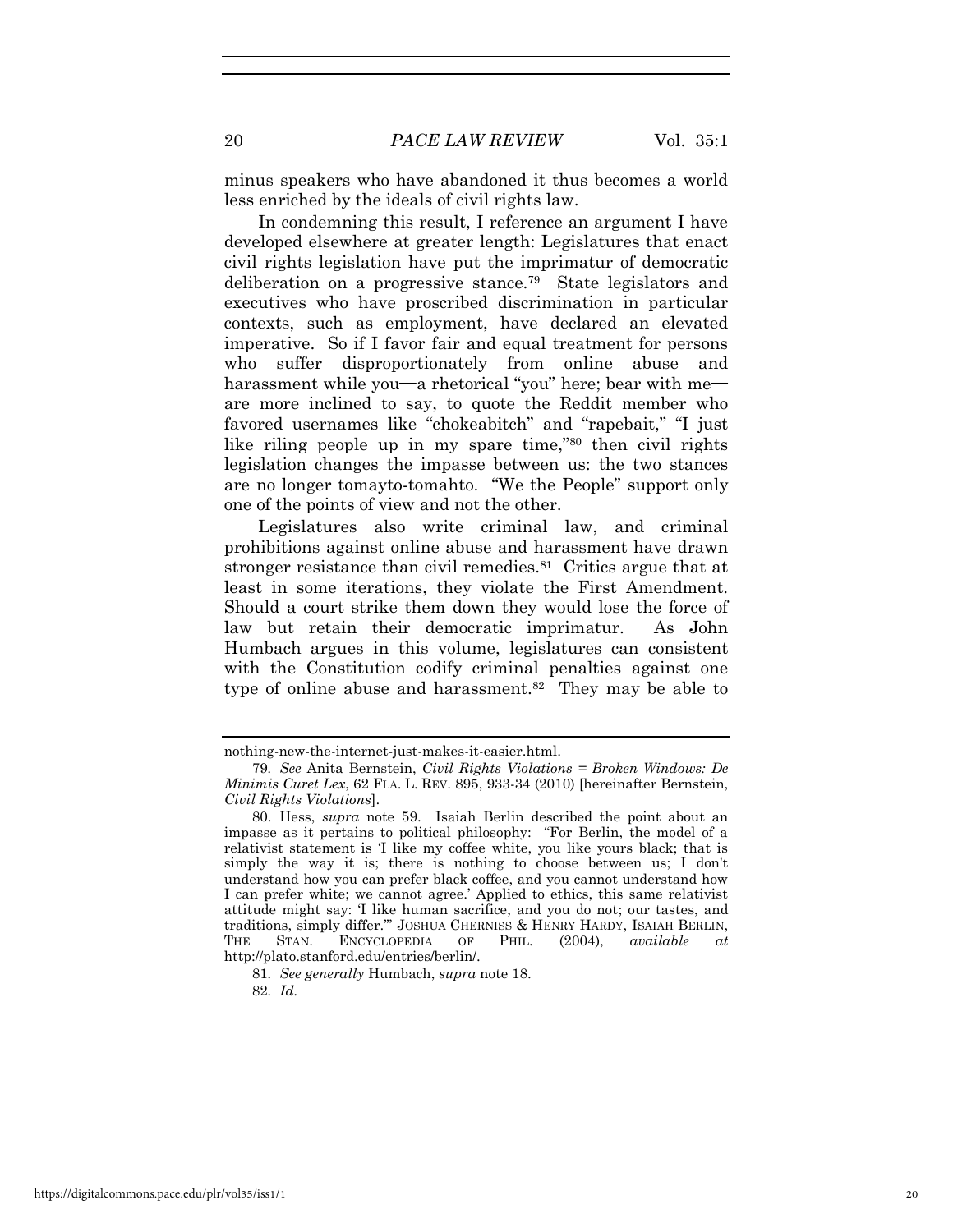proscribe more. Perhaps not. Judicial invalidation of any abuse-and-harassment crime would send the project back to the drafting table rather than extinguish the liberty imperative that this article defends.

Of course, whether any particular instance of online abuse or harassment violates a prohibition on the books is a separate question that I do not purport to answer affirmatively here. American legal practice and customs preclude a definitive yes answer until a complainant protests in court and receives a judgment.<sup>83</sup> That success could grow, particularly on the noncriminal side. Judges may come to agree with Danielle Keats Citron that some online abuse or harassment violates existing civil rights law, with no revisions or amendments needed.<sup>84</sup> For present purposes, my claim is only that even if this consensus does not form, democratically-enacted law in the United States already opposes online abuse and harassment that burden members of subordinated groups.

#### 5. Severe Emotional Distress Shuts Down Speech

The last cost that I will note in the ledger of this Part is severe emotional distress**—**again with attention only to discourse even though severe emotional distress imposes other important detriments. Two aspects of emotional distress that follow online abuse and harassment warrant mention here.

First, conditions of the sort reviewed here as reported by several writers—including being put in fear of their lives by convincing threats at the same time they are worn out by the noise of repetitive lower-level vitriol—have to inhibit the speaker's speech in other realms, if only because she cannot write an essay and report a threat, or show up in court, at the same time. When the abuse hammers down hard enough to cause severe emotional distress, even casual speech must diminish. Stances about debates in the speaker's office job, for

<sup>83.</sup> Bernstein, *Civil Rights Violations, supra* note 79, at 899 (noting that "[c]ivil rights violations go unremedied all the time").

<sup>84.</sup> Citron, *Cyber Civil Rights*, *supra* note 29.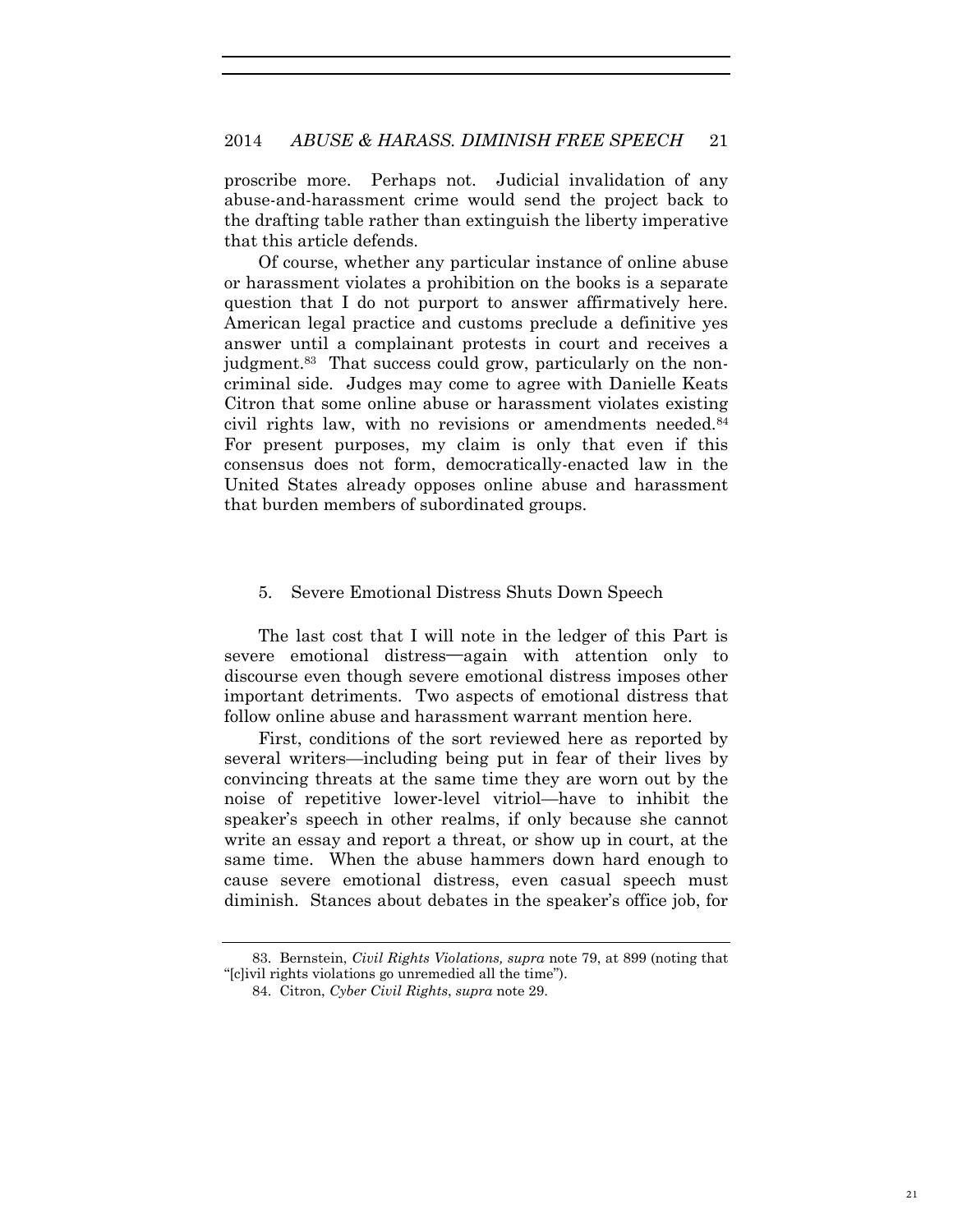example, grow more silent.

Second, severe emotional damage imposed on one speaker can function to silence other persons.<sup>85</sup> The insightful Jill Filipovic hints at harms of distress that land on third parties**—** "How many people like me, damaged and lashing out, paid their online cruelties forward?"**—**with consequences that include losses to discourse. Severe emotional distress impedes work as a writer-speaker, and recipients of abuse and harassment can indeed pay it forward, harming other writerspeakers.

#### C. *Why So Little Attention to Diminished Speech?*

If current levels of online abuse were checked, then abusers would lose the full benefit of their present opportunity to slur, intimidate, threaten, and insult their targets. If abuse remains unchecked, then the losses grow and most of these losses amount to lost speech. Words not published, ideas cut off before they can ripen, arguments not articulated, stances and analogies and narratives pushed from the marketplace of ideas. Why has the trammeling of free speech gone so unnoticed? A gap this size needs a big explanation. The silencing of women in so many cultures, most pertinently our own, is strong enough to be the explanation of the part of the problem relating to gender in abuse-and-harassment: Women get told all the time to shut up.

Linguist Janet Holmes gathered pertinent folk sayings on point from around the world. She found "nothing is so unnatural as a talkative man or a quiet woman" in Scotland, a Jutlandic aphorism that "the North Sea will sooner be found wanting in water than a woman at a loss for words," and, from her homeland, a bit of Maori advice: "The woman with active hands and feet, marry her, but the woman with overactive mouth, leave well alone."<sup>86</sup>

<sup>85.</sup> Consistent with the rest of this article, I intend this point to address speech rather than moral blame or responsibility. If speakers pay "cruelties forward," then an online harasser may well be perpetuating or repeating abuse experienced in the past. Making cyberspace less cruel could thus reduce cruelty-generating**—**and speech-suppressing**—**pain in the aggregate.

<sup>86.</sup> Janet Holmes, *Language Myth #6*, PBS (1999), *available at*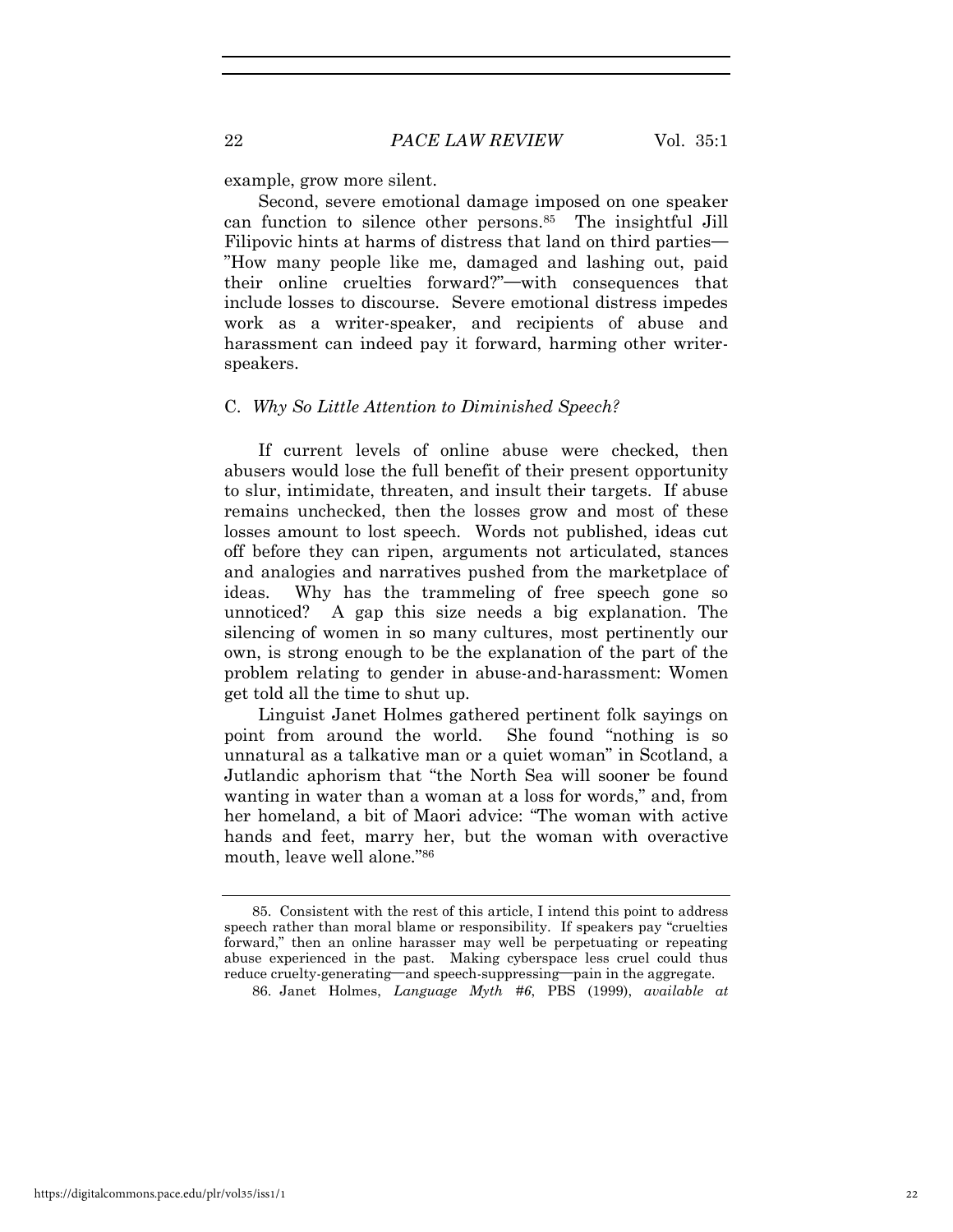The accusation that women talk too much, Holmes documents, is nonsense. What she numbers as Language Myth #6, "Women Talk Too Much," earns a crisp rejoinder: "No, they don't. Rather, they don't in every situation. Social context and relative power determine who talks more, men or women." 87 A much-forwarded factoid that women speak much more than men, 20,000 words a day and men only 7,000, is utter nonsense backed by nothing whatsoever, but it has legs: the media repeatedly repeat it. Another linguist followed the factoid to its point of origin, a bit of Christian-fundamentalist propaganda circa 1993 that told women that because they are natural gabbers and their husbands naturally taciturn, they must not expect the compatibility of shared conversation with their menfolk.<sup>88</sup> Media reports of a study about a substance called foxp2 have said that because girls have more of it than boys, we now know why women talk more than men. Nonsense again. The data associate foxp2 with the ability to talk *better*, not talking more—a stronger power of speech.<sup>89</sup> But popularizations read the study to say the ladies sure do chatter.<sup>90</sup>

Christian sources support anyone who wishes to say that women need to put a sock in it. Quoth 1 Corinthians, in the King James translation: "Let your women keep silence in the churches: for it is not permitted unto them to speak; but *they are commanded* to be under obedience, as also saith the law."<sup>91</sup> The Book of Timothy agrees, speaking in the voice of the apostle Paul: "Let a woman learn quietly with all submissiveness. I do not permit a woman to teach or to

http://www.pbs.org/speak/speech/prejudice/women.

<sup>87</sup>*. Id.*

<sup>88.</sup> Mark Liberman, *Sex-Linked Lexical Budgets*, LANGUAGE LOG (July 3, 2007), http://itre.cis.upenn.edu/~myl/languagelog/archives/003420.html.

<sup>89.</sup> Tracie Egan Morrissey, *The Whole 'Women Talk More than Men' Thing is a Myth*, JEZEBEL (Feb. 21, 2013, 5:40 PM), http://jezebel.com/5986026/the-whole-women-talk-more-than-men-thing-is-amyth.

<sup>90</sup>*. See, e.g*., Fiona MacRae, *Sorry to Interrupt, Dear, But Women Really Do Talk More Than Men (13,000 Words a Day More to Be Precise)*, DAILY MAIL ONLINE (Feb. 20, 2013, 2:49 PM), http://www.dailymail.co.uk/sciencetech/article-2281891/Women-really-talkmen-13-000-words-day-precise.html.

<sup>91</sup> 1 *Corinthians* 14:34 (King James) (emphasis in original).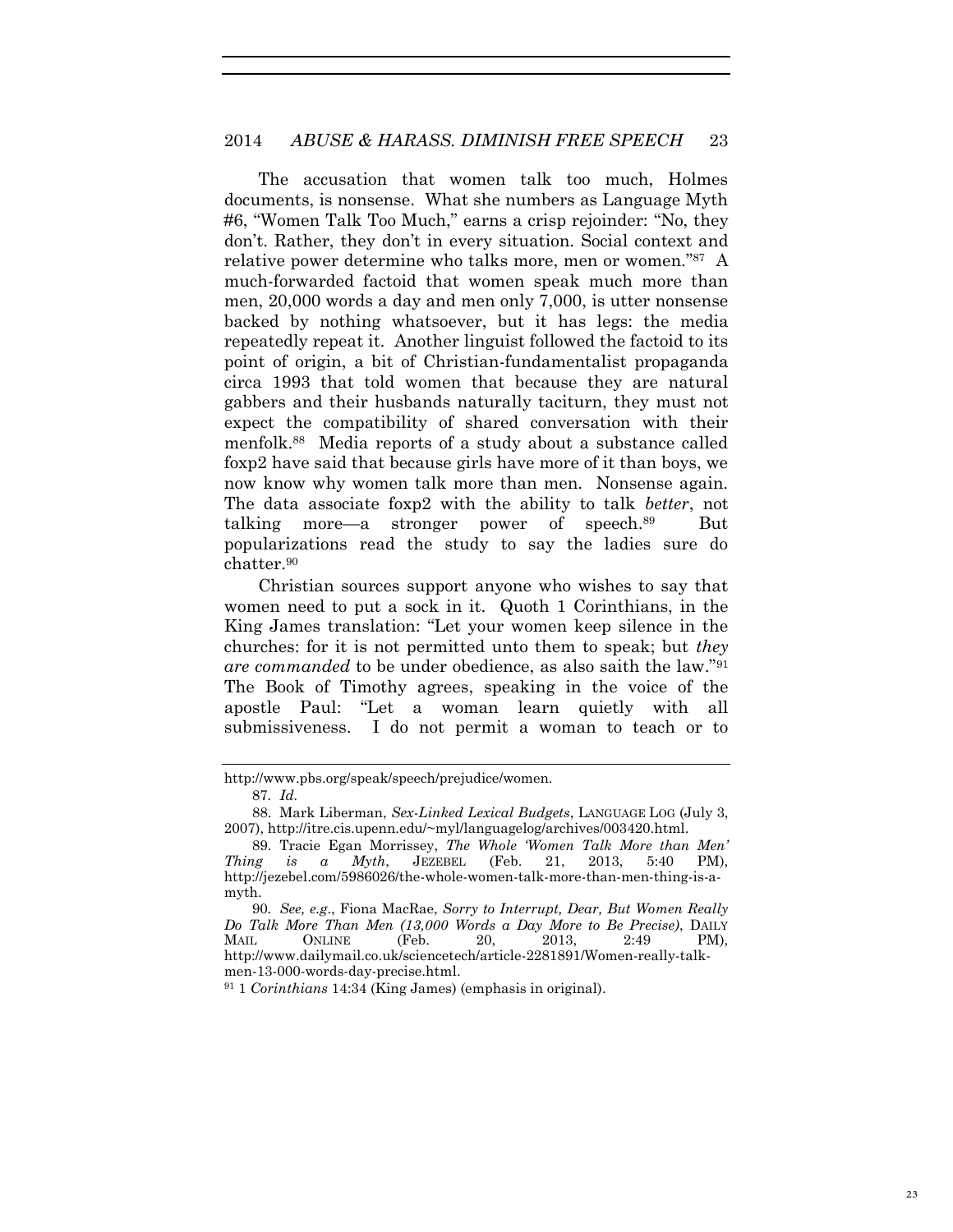#### 24 *PACE LAW REVIEW* Vol. 35:1

exercise authority over a man; rather, she is to remain quiet."92 I do not intend to single out this religion, as the one in which I grew up condemns *kol isha*, the voice of a woman, as lewdness;93 it also withholds from women, no matter how learned, the power to assert for the larger community *issur v'heter*, the boundary between forbidden and permitted; that privilege of speech is reserved to male decisors.94 Conservative sects and strands of Islam have drawn attention for more oppressive strictures than disapproval of speech**—**physical confinement, dress rules that can include the burqa, severe exclusions from work and leisure**—**but disapproval of speech by women is central to these prohibitions and suppressions.<sup>95</sup>

The consensus that women ought to be more silent is related to doctrinal mistakes courts make when interpreting the First Amendment. What would normally appear to be basic entitlements, as Caroline Mala Corbin has argued, seem to confuse the courts. For example, forcing physicians to speak words they find false and odious apparently lies within the power of a state if those words seek to deter abortion, and the idea that a for-profit corporation enjoys freedom of religion and, from there, the power to harm human beings—has been taken seriously by courts only when the freedom pursued is the freedom to deprive women of birth control.<sup>96</sup> Winners of academic freedom claims are overwhelmingly male.<sup>97</sup>

97. I define "winners" generously here, not insisting that the individual

<sup>92. 1</sup> *Timothy* 2:11-15 (King James).

<sup>93.</sup> TALMUD BERAKHOT 24a. "Lewdness" is how I read *ervah*, an ambiguous Hebrew word sometimes rendered in English as nakedness, shame, exposure, disgrace. *See* BIBLE TOOLS LEXICON, http://www.bibletools.org/index.cfm/fuseaction/Lexicon.show/ID/H6172/%60er vah.htm.

<sup>94</sup>*. See* Blu Greenberg, *Will There Be Orthodox Women Rabbis*?, 33 JUDAISM 23, 30 (1984).

<sup>95.</sup> For the devaluation of testimony by female witnesses, see Qur'an surah 2:282. For the rule that women may not lead congregational prayers, see Abu Hashem W.Q. Malick, *Why Women Can't Be Imams – Capabilities vs. Inabilities*, MAJID AN-NOOR. *See also Women-Led Prayers*, ONISLAM, http://www.onislam.net/english/ask-the-scholar/acts-of-

worship/prayer/congregational-prayer/170904.html.

<sup>96.</sup> Caroline Mala Corbin, *Abortion Distortions*, 71 WASH. & LEE L. REV. 1175 (2014); Franks, *Free Speech Elitism*, *supra* note 62 (reporting that women suffer disproportionately from "free speech elitism" not only when speaking online but when entering a clinic for an abortion).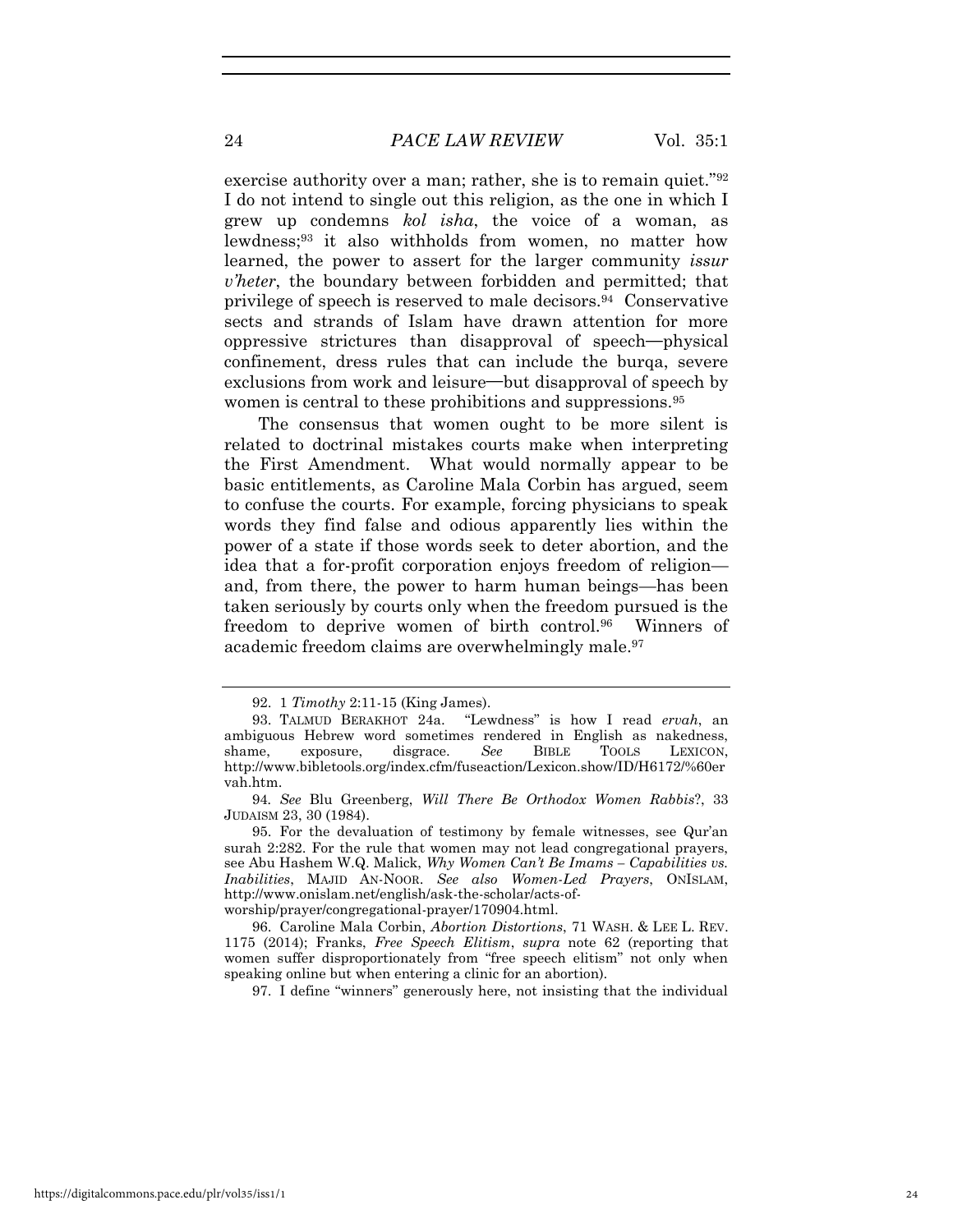#### IV. "There's No Silver Bullet for Addressing this Problem"98: Starting With an Affirmation

The sentence that heads this Part comes from Danielle Keats Citron, quoted in a story about online abuse and harassment. Citron has worked to lessen the problem without silver bullets, crafting several proposals and defending them energetically.<sup>99</sup> I share her goals and endorse much of the online-harassment law reform agenda. More than law reform is needed, however. The recommendations I propose here do not emphasize the prohibitions that characterize positive law crimes, torts, civil rights claims**—**but would coexist happily with formal constraints toward the same end. They also might be easier to install than new laws.

Here is another quotation. We have heard it before: "Abuse and harassment diminish free speech." Starting this article with this sentence, I followed up with "*Agree or disagree?*" and then, recalling a similar claim as rendered by Owen Fiss, argued for an affirmative answer. Here I direct that question to social media businesses and platforms that publish user-generated content accessible to the public, including blogs and news websites with comments sections. I hope that they too will answer affirmatively.

Providers like these have taken steps over the years to identify and discourage online abuse and harassment. Their

98. Hess, *supra* note 59.

99*. See* Citron, *Cyber Civil Rights*, *supra* note 29; *see also supra* note 41 and accompanying text.

gets to keep his job or prevail in court. Both of these results are relatively rare when defenders or critics bring up academic freedom. I consider a claimant a winner if his claim of academic freedom gained some positive attention in the media. Having kept attuned to this issue for decades, I can barely think of a single instance where anyone spoke up in public for the academic freedom of any woman. The point is hard to support because it is so sweeping; Wikipedia, whose uncredited authors scour the digital realm for sources, lends the only available hand. The subsection "Specific cases" in its entry on Academic Freedom gives a list naming numerous men and only one woman, who withdrew from an appointment at New York University. *Specific Cases*, WIKIPEDIA,

http://en.wikipedia.org/wiki/Academic\_freedom#Specific\_cases (last visited Mar. 6, 2015).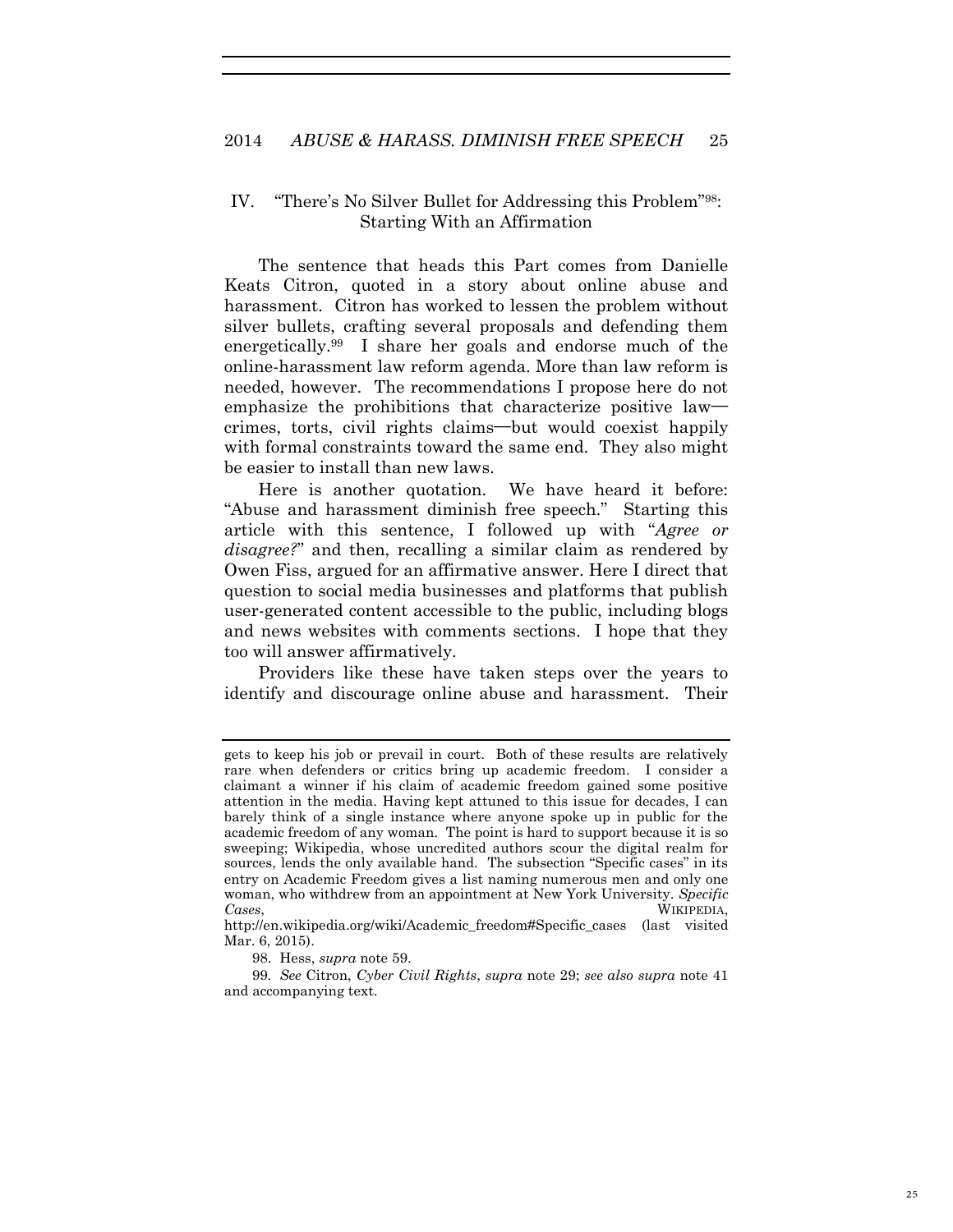terms of service typically state condemnations; the "report abuse" link marks a more recent development. Clickable buttons make denunciation easy and permit a range of responses that can result in the removal of offensive content.<sup>100</sup> One notorious wave of abuse and harassment carried out over Twitter in Britain prompted Twitter in 2013 to expand its oneclick report-abuse function to all users.101 In 2014, the company gave users more powers to identify harassment, though it stopped short of letting these targets block particular IP addresses they associated with repetitive abuse.<sup>102</sup>

"It is essential," wrote the English journalist Tanya Gold shortly after the 2013 Twitter episode, "that in seeking to enhance our freedoms, we do not in fact diminish them. Everyone with a laptop now has a voice – we should remember that."<sup>103</sup> Agreed, but with a twist: whereas for Gold the danger to freedom is the creation of new speech crimes,<sup>104</sup> I have noted a comparable threat to free speech in both suppression and neglecting to suppress. Managers of the virtual world know about the behaviors and consequences described in this article. Providers have the information they need to affirm that abuse and harassment diminish free speech.

They can insert the sentence near the top of their terms of service. In so doing, they would take stand up for the rights of an underdog. Contemporary decisional law about the constitutional right to free speech tends to favor topdogs. The

104*. Id.*

<sup>100.</sup> One important social medium illustrated this option with a large infographic diagram that shows the teams, classifications, and categories included in each click of the Report button. Graham Cluley, *What Happens When You Report Abuse on Facebook?* NAKED SECURITY (June 21, 2012), http://nakedsecurity.sophos.com/2012/06/21/what-happens-report-abusefacebook/.

<sup>101.</sup> Dara Kerr, *Twitter 'Report Abuse' Button Now Live on All Platforms*, CNET (Aug. 28, 2013, 3:49 PM), http://www.cnet.com/news/twitter-report-abuse-button-now-live-on-allplatforms/.

<sup>102.</sup> Hayley Tsukayama, *Twitter Rolls Out New Anti-Harassment Tools*, WASH. POST, Dec. 2, 2014, http://www.washingtonpost.com/blogs/theswitch/wp/2014/12/02/twitter-rolls-out-new-anti-harassment-tools/.

<sup>103.</sup> Tanya Gold, *How Do We Tackle Online Rape Threats?*, THE GUARDIAN (July 28, 2013), http://www.theguardian.com/commentisfree/2013/jul/28/how-to-tackle-onlinerape-threats.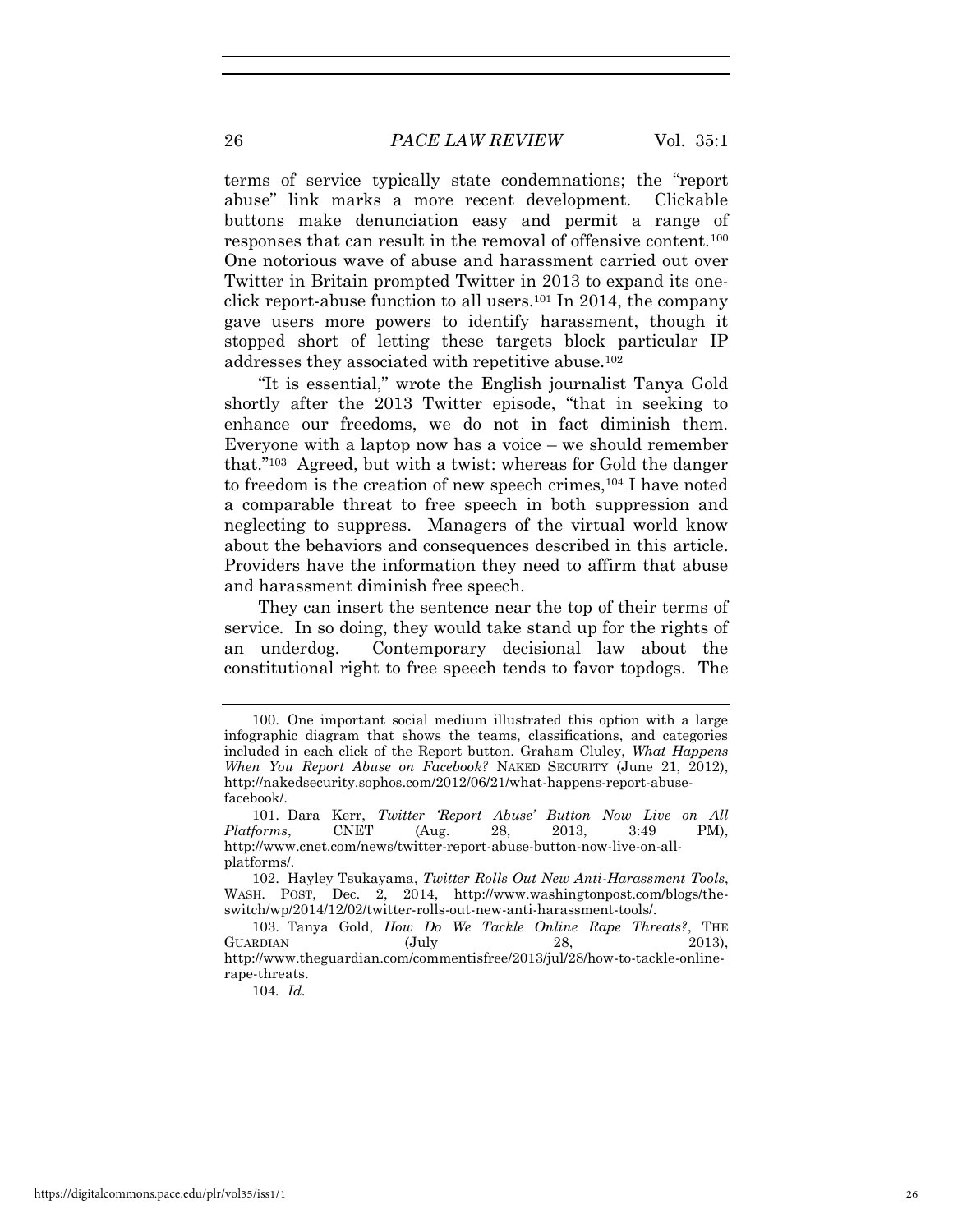First Amendment scholar (a former journalist) Garrett Epps wrote grimly about three opinions, illustrative of this tendency, handed down by the Supreme Court on the same Monday in June:

> We have the right to listen to TV ads from PACS. When the executive branch wants to lecture the rest of us about how we should believe in God, we have no right to challenge their actions, taken in our name and with our funds. And when the government sets out to make our children conform, they'd better not give back any guff about the emperor lacking clothes.

> You, reading this: Welcome to American freedom, ca. 2007. And wipe that smile off your face.<sup>105</sup>

Recognizing the speech of speakers as worth hearing even when they are not powerful enough to overcome abuse and harassment would share an important form of wealth. Virtualworld businesses could showcase leadership from which more established social institutions could learn. If it sounds right, just say it. *Abuse and harassment diminish free speech*.

## V. Conclusion: A Base for Further Action

Fast forward. Imagine that prominent cyber-spaces, including enough of the major social media, agree with the claim of this article. They announce their view that abuse and harassment not only hurt individuals and make people feel unwelcome and unsafe**—**one premise behind their current policies**—**but also diminish free speech. Such an announcement would impose no additional penalties on users for violating providers' terms of service, criticize no putative individual abuser-harasser, and urge nobody to punish any offender.

<sup>105.</sup> Garrett Epps, *Free Speech for the Rich and Powerful*, SALON (June 29, 2007, 7:59 AM), http://www.salon.com/2007/06/29/supreme\_court\_24/.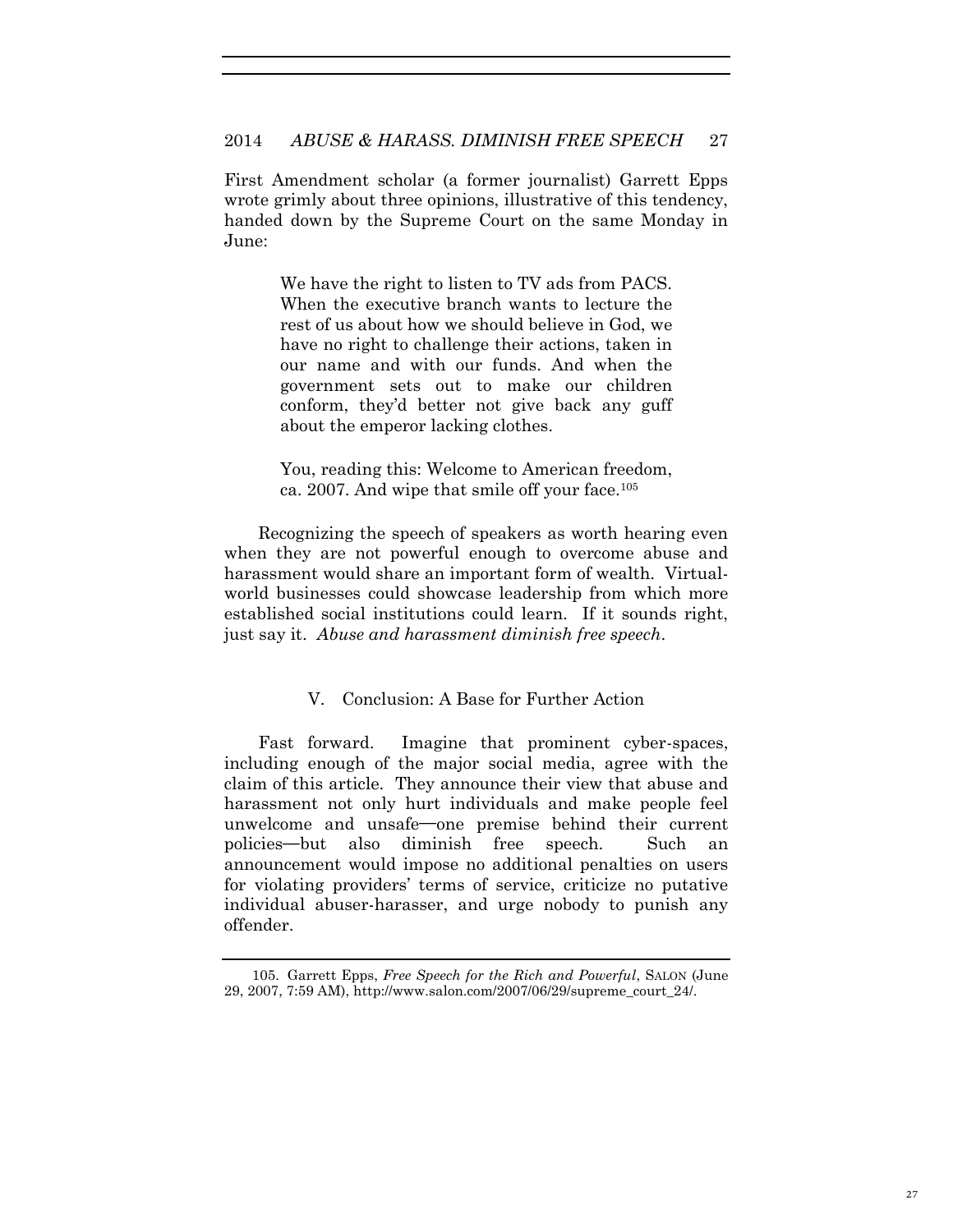One declarative sentence only. Six words. Call it The Pledge. What would follow? I predict three related but distinct consequences.

For starters, abuser-harassers would forfeit at least part of their most respectable rationale. An observer might disapprove of what these assailants say online and yet, in the name of freedom, defend to the death their right to say it.<sup>106</sup> In this way abuser-harassers benefit from Bollingerian tolerance and pluralism about values that characterize modern liberal thought.<sup>107</sup> But once abuse and harassment are understood to diminish free speech, the implicit metaphor of a competitive marketplace retreats.

Abuser-harassers necessarily go on the defensive. Perhaps they can contend that disapproving of what they say is abuse and harassment of them, reminiscent of complaints about "liberal fascism"<sup>108</sup> or "the real racism."<sup>109</sup> Alternatively, they can claim that what they said online was benign: not abuse or harassment but trenchant criticism, or dissent from orthodoxy, or the rough and tumble of the Internet for which participants need a thick skin. They avail themselves of these options even in our current pre-pledge days; but once social media and other virtual-world spaces note in the Pledge a diminution of free speech imposed by these attacks, assailants must work harder and from there have less time on their hands to abuse and harass. Speakers who had been vulnerable to abuse and harassment gain a correlative increase in their free speech.

These speakers, freed from the silencing of abusive words, can use the opportunity opened by the Pledge to shape public

<sup>106</sup>*. See* WHAT THEY DIDN'T SAY – A BOOK OF MISQUOTATIONS 55 (Elizabeth Knowles ed., 2006) (reprinting the quotation mistakenly attributed to Voltaire: "I disapprove of what you say, but I will defend to the death your right to say it.").

<sup>107</sup>*. See supra* notes 37-38, 79 and accompanying text.

<sup>108</sup>*. See generally* JONAH GOLDBERG, LIBERAL FASCISM: THE SECRET HISTORY OF THE AMERICAN LEFT, FROM MUSSOLINI TO THE POLITICS OF MEANING (2008).

<sup>109</sup>*. See* Ed Brayton, *DeLay: Mentioning Inequality is the Real Racism*, FREE THOUGHT BLOGS (May 23, 2014). http://freethoughtblogs.com/dispatches/2014/05/23/delay-mentioninginequality-is-the-real-racism/ (quoting Tom DeLay, former Speaker of the House, as saying that when Michelle Obama mentioned that segregation in public schools persists, she was "pushing for … racism.").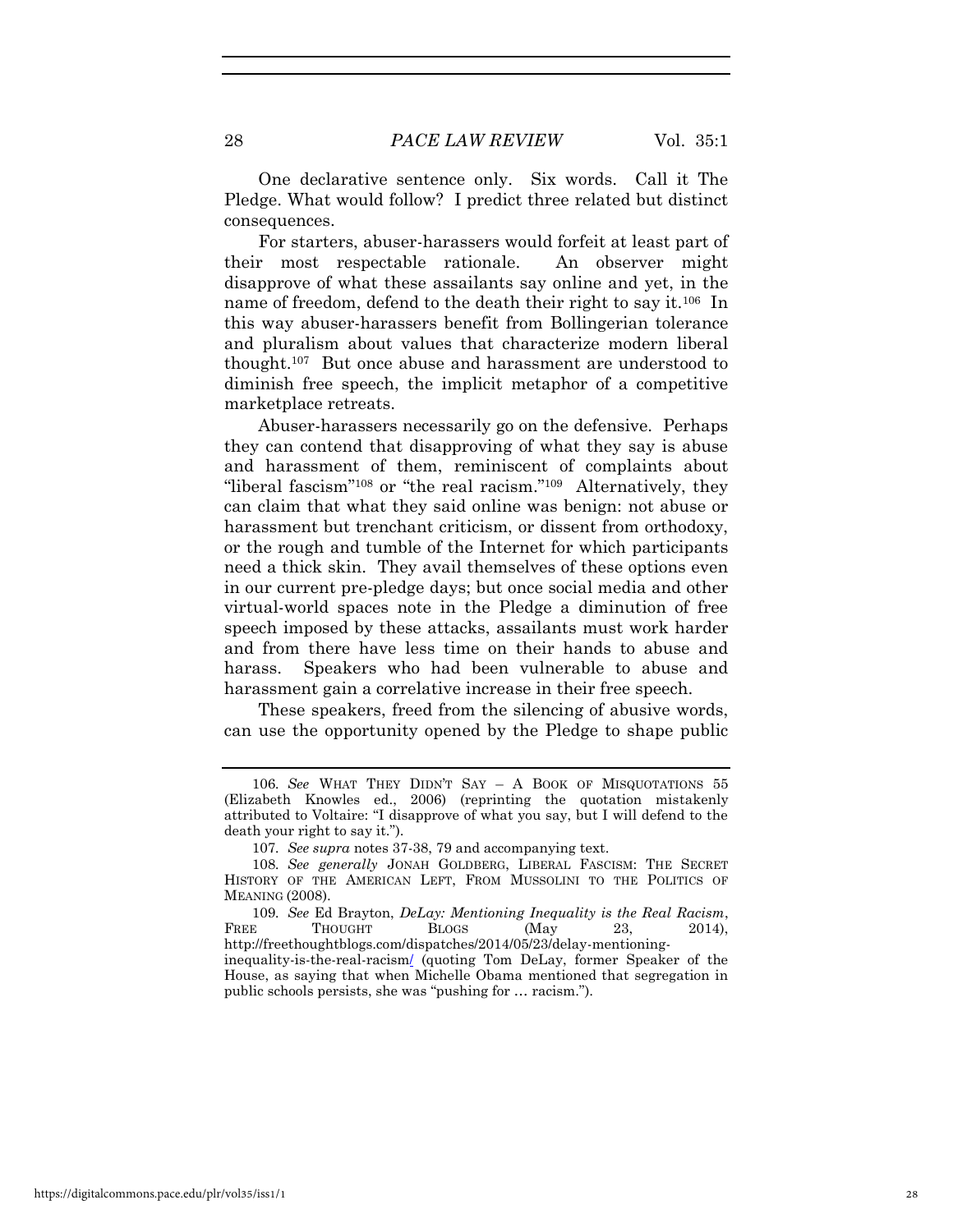opinion in favor of reasonable speech-fostering shelters. When they are cut off from the normative force of free speech as a value, speakers who protest abuse and harassment may appear weak, censorious, inarticulate, even cowardly. It is easy to interpret their need for help as yet more inferiority of the lower orders.<sup>110</sup> If lifting the jackboot now on their necks will encourage more speech from them, as I have suggested, then the online spaces in which they wish to participate will become more tolerant and open.

Second, the Pledge could generate new enhancements of speech-fostering virtual conditions. Hard to say what they would be, but I can think of a couple offhand. Participants might enlarge the "trustmark," a concept familiar from electronic commerce.<sup>111</sup> A trustmark, visible as a logo or seal, seeks to assure customers that a site is safe. According to one purveyor, a trustmark can reassure that a site protects user information, connects to a reputable business, encrypts and validates transmissions, or scans regularly to find vulnerabilities.<sup>112</sup> Commercial security is not the only type of safety available in a particular location; new trustmarks could announce attention to abuse and harassment. Another innovation might be new spaces to store anecdotes about maltreatment, paste abusive content before it gets hastily taken down,113 or host writings about the experience of attacks. Both measures do not need the Pledge to be installed, but announcements from major media that abuse and harassment diminish free speech would bolster their prestige and increase their power.

My final prediction is to expect more speech from members of subordinated groups offline as well as on. Recall that *Abuse and Harassment Diminish Free Speech* did not get asserted for

<sup>110</sup>*. See* Bernstein, *Civil Rights Violations*, *supra* note 79, at 917 (arguing that stereotypes do the work of invidious discrimination).

<sup>111.</sup> S*ee generally* MCAFEE, TRUSTMARKS 101: BUILDING TRUST TO BUILD BUSINESS (2010), *available at* http://www.wedomarketing.com/portfolio/wp\_trustmarks\_101\_0710\_fnl\_lores. pdf (explaining the category).

<sup>112</sup>*. Id.* at 3.

<sup>113.</sup> Amanda Hess reported that a well-meaning friend used Twitter's reporting function to destroy inadvertently an instance that Hess wanted to report to the police. *See supra* note 80 and accompanying text.